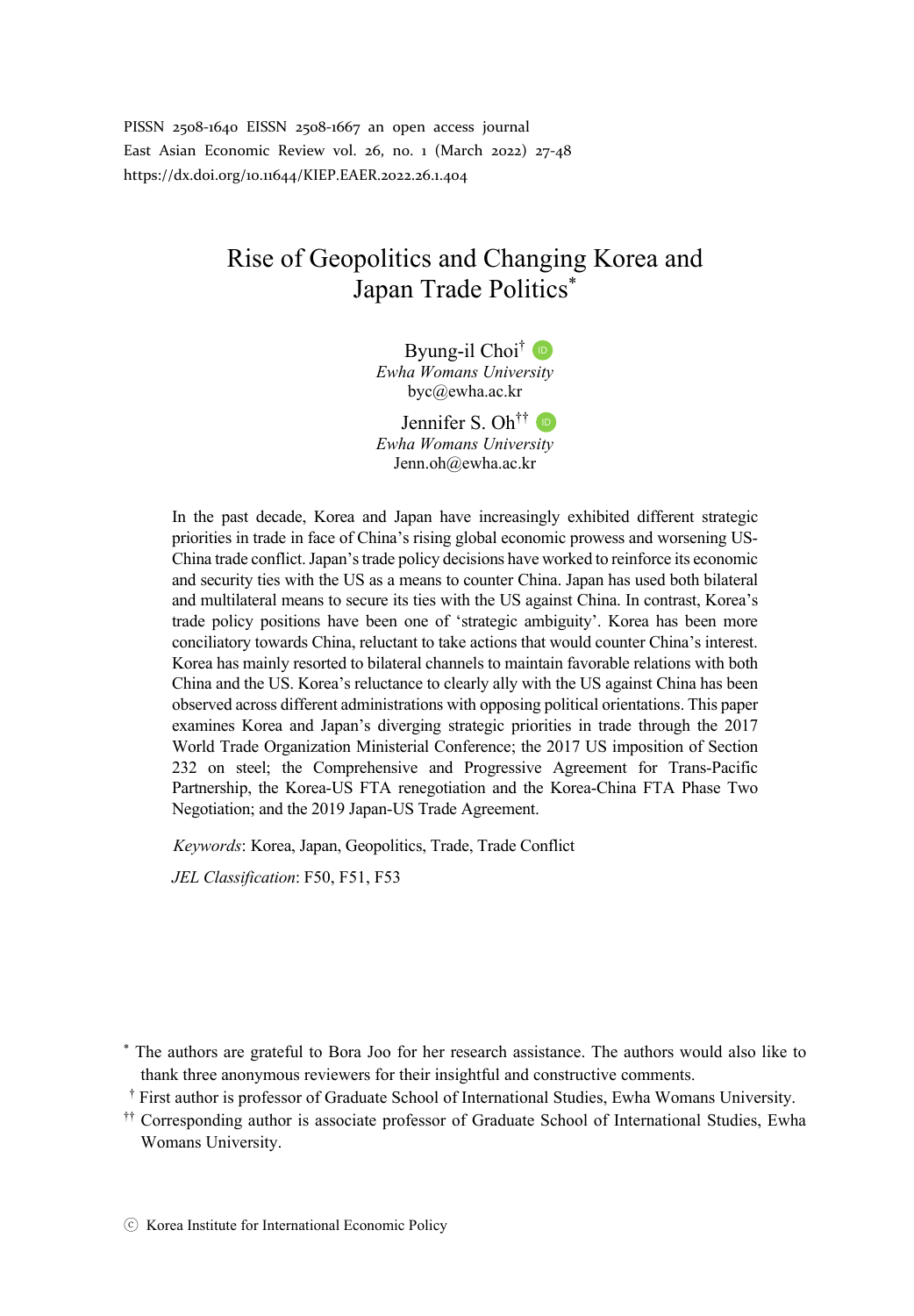### I. Introduction

Since the late 1990s, Korea and Japan have managed to sign high-level free trade agreements (FTAs) that have significantly expanded the scope and deepened the depth of trade liberalization. By the end of 2021, Korea signed 18 FTAs with trade partners that account for 77 percent of Korea's total trade in 2021 (Korea International Trade Association, 2021). Similarly, Japan signed 21 FTAs with trade partners that account for 86 percent of Japan's total trade in 2021 (Ministry of Foreign Affairs of Japan, 2022).<sup>1</sup> FTA expansion came at different times for the two countries. Korea's major spurt of FTA expansion came during the late 1990s to the end of 2012, when the Korean government ambitiously signed high-level FTAs with major trade partners such as the United States (US) and the European Union. Japan's FTA expansion started more than a decade later in 2013, when the Japanese government joined the Trans-Pacific Partnership negotiation (TPP).<sup>2</sup> In these high-level FTAs, Korea and Japan agreed to significant tariff concessions on historically protected sectors such as agriculture (Choi and Oh, 2021: 2-3). In the past two decades, both countries have used FTAs to deepen trade relations with major trade partners, albeit in different time periods.

The abundance of FTAs signed by Korea and Japan hide growing differences underlying the two countries' strategic priorities in trade. In the past decade, Korea and Japan have increasingly exhibited different strategic priorities in trade in face of China's rising global economic prowess and worsening US-China trade conflict. Japan's trade policy decisions have worked to reinforce its economic and security ties with the US as a means to counter China. Japan has used both bilateral and multilateral means to secure its ties with the US against China. In contrast, Korea's trade policy positions have been one of 'strategic ambiguity'. Korea has been more conciliatory towards China, reluctant to take actions that would counter China's interest. Korea has mainly resorted to bilateral channels to maintain favorable relations with both China and the US. Korea's reluctance to clearly ally with the US against China has been observed across different administrations with opposing political orientations. In other

<sup>&</sup>lt;sup>1</sup> Calculated by the author.

<sup>2</sup> See chapter 2 of Choi and Oh (2021) for a discussion on the evolution of Korea and Japan's FTAs from the late 1990s to 2020.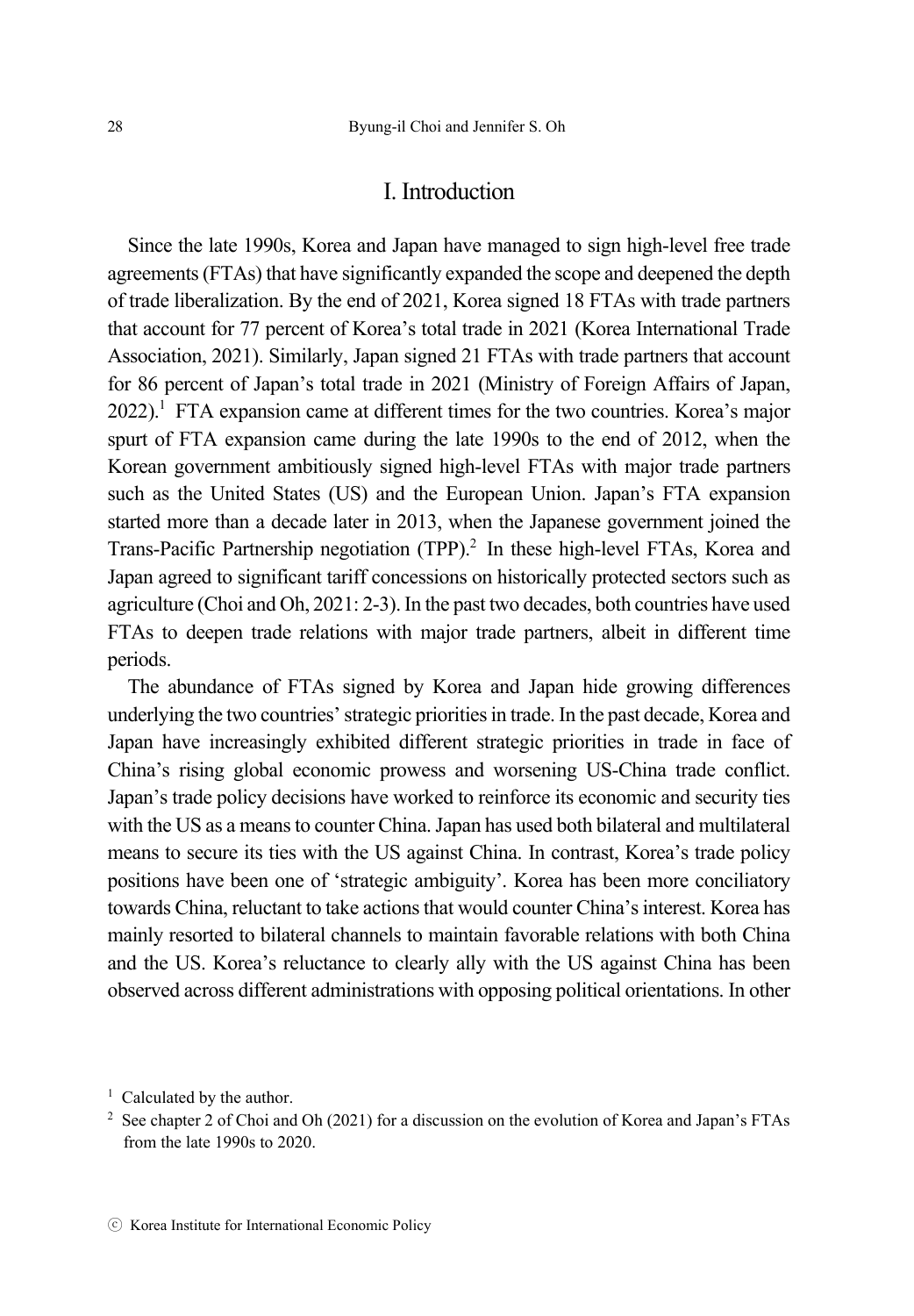words, the political orientations of the government has not had a huge impact in shaping Korea's strategic priorities in trade.

This paper examines Korea and Japan's diverging strategic priorities in trade through major instances of trade agreements, disputes and forums. Specifically, the paper examines the following five cases: the 2017 World Trade Organization (WTO) Ministerial Conference; the 2017 US imposition of Section 232 on steel imports; the Comprehensive and Progressive Agreement for Trans-Pacific Partnership (CPTPP); the Korea-US FTA (KORUS FTA) renegotiation and the Korea-China FTA Phase Two Negotiation; and the 2019 Japan-US Trade Agreement. These five cases demonstrate that changing geopolitical conditions have altered the strategic priorities of Korea and Japan on trade, setting them on diverging paths as early as 2013. The findings have broader geopolitical significance. Korea and Japan have been traditional economic and security allies of the US in East Asia, taking part in upholding the liberal hegemony of the US in the East Asian region. Korea's shifting strategic priorities in favor of China reflects potential changes to Korea's trade relations with the US and to its East Asian neighbors such as Japan. More broadly, Korea's reluctance to side with the US against China signals a potential unraveling of traditional economic and security ties that have governed East Asia for much of the post-World War II period.

The paper is organized as follows. Section II overviews the literature on the nexus between geopolitics and trade politics. Section III provides a background on the rise of China's economy and the US-China trade conflict. Section IV analyzes the diverging foreign economic priorities of Korea and Japan through five short cases. Section V concludes with a perspective on the future course of Korea and Japan's trade politics.

# II. Understanding East Asian FTA Politics within a Geopolitical Context

Geopolitical conditions have not factored largely in studies of East Asian FTAs. The largest reason being that geopolitical conditions shaping the East Asian regional order has been largely stable for over half a century in the post-World War II period. As Ikenberry (2004: 353) notes, "the most basic reality of postwar East Asian order has stayed remarkably fixed and enduring—namely, the American-led system of bilateral security ties with Japan, South Korea, Taiwan, and countries to the South." At the same time, Ikenberry (2004: 354) recognized that East Asian states "increasingly expect their future economic relations to be tied to China." When East Asian states first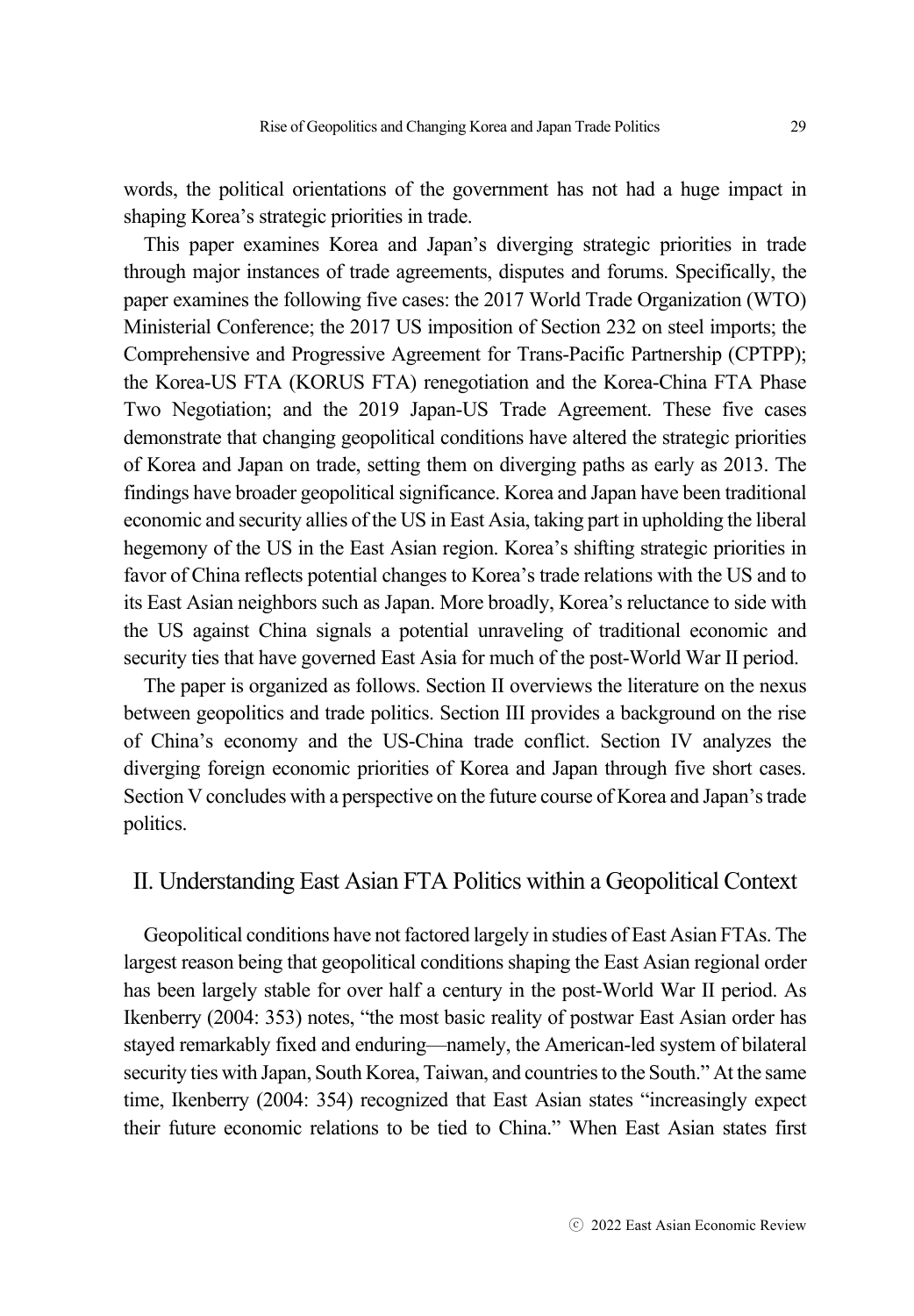embarked on FTAs in the late 1990s, the US still had a dominant presence in the region and also in the global trade order, albeit a weakening influence. China had not yet joined the WTO, but was clearly on its path to become a major trade partner of the East Asian states. There were signs, however, of grave challenges to the existing liberal global economic order such as the Asian Financial Crisis of 1997 and the stalling of the WTO's Doha Round negotiations. The absence of multilateral trade liberalization efforts propelled the East Asian states such as Korea and Japan to turn to FTAs as a means to further promote trade (Choi, 2018b: 83-115).

In the relatively more stable geopolitical conditions of the late 1990s and 2000s, some viewed FTAs as a stepping stone to achieve broader trade liberalization, deeper economic integration at the global level, and strengthened competitiveness of domestic industries (Ravenhill, 2017: 165). In this light, East Asian FTAs contributed to positively linking East Asian economies to the liberal global economy (Choi, 2018b: 113-115). In fact, high-level FTAs such as the Korea-US FTA (KORUS FTA), the Korea-EU FTA, and the CPTPP have opened up highly protected sectors such as agriculture.

FTAs can also be viewed as contributing to regional security and peace in East Asia. Growing economic interdependence among East Asian states and with major trade partners in the west could serve to contain political tension from escalating. East Asian states would be reluctant to take political actions that could disrupt trade if they were deeply linked to the global trade system. For example, in the early 2000s when Japanese Prime Minister Junichiro Koizumi worsened political relations with China by visiting the controversial Yasukuni Shrine every year, economic ties between Japan and China did not weaken. In fact, Davis and Meunier (2011: 640) observe that "the economic relationship between Japan and China became increasingly interdependent over the same period that political relations worsened. Japanese trade with China has grown steadily." Sohn (2019: 1020) aptly depicts the economic and security relationship in East Asia for much of the postwar period as a "positive nexus", in which there were "virtuous spillover effects between security and economic relations." Overtime, the positive nexus "created a positive feedback loop feeding stable and prosperous interstate relations across the region" (Sohn, 2019: 1020).

In the past decade, however, geopolitical conditions have changed dramatically. Foremost, China has assumed the position of a global economic power and wields economic influence across the East Asian region. China has surpassed the US as the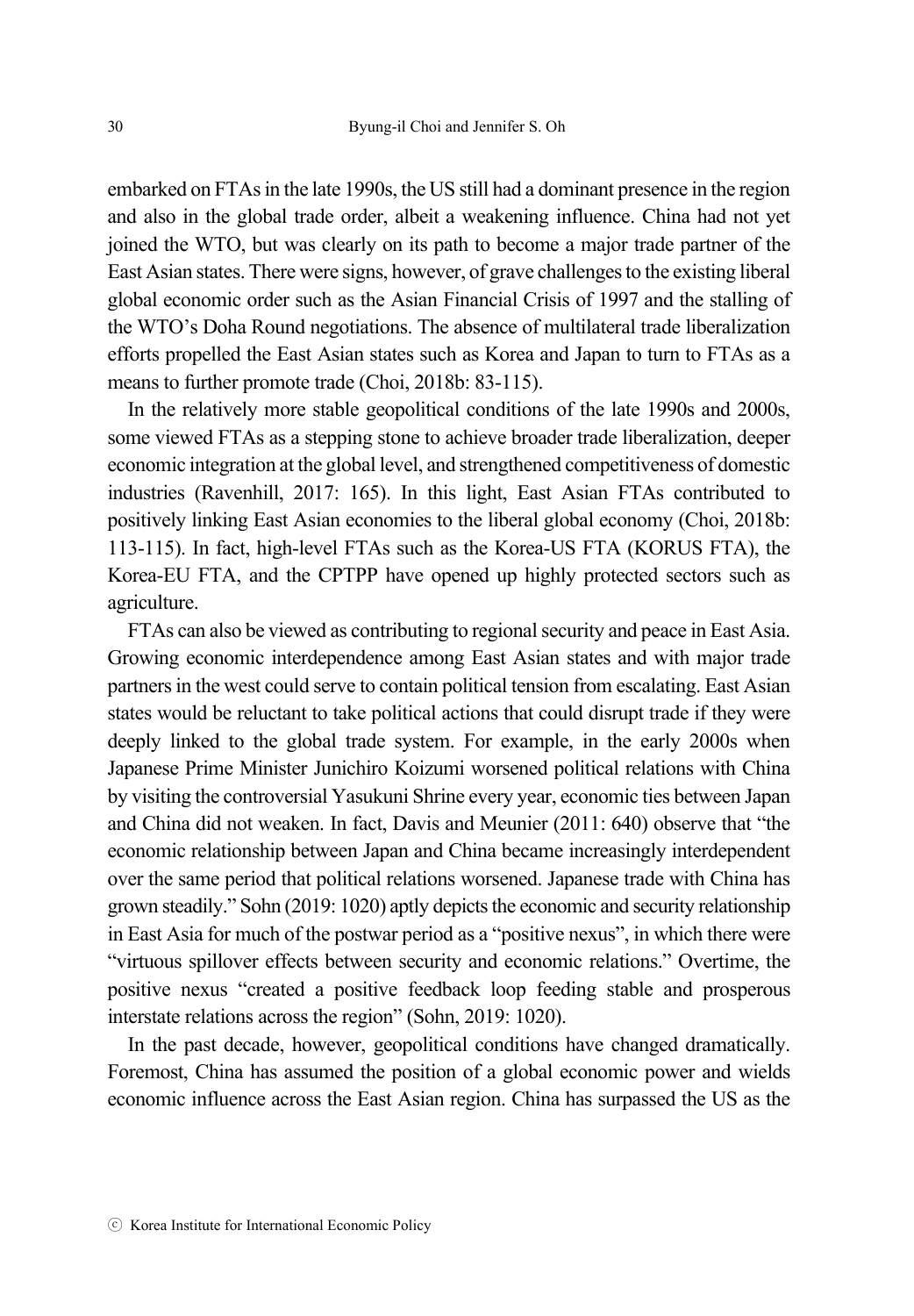largest trade partner of Korea and Japan.<sup>3</sup> The US and China have also been deeply embroiled in trade conflicts since 2016, with no signs of imminent resolution. Scholars have begun to ask whether the rise of China will fundamentally alter the liberal hegemony of the US and ultimately trade politics in East Asia. Ikenberry (2016: 10) describes the current geopolitical condition as a "dual hierarchy" where the US dominates the security hierarchy and China dominates the economic hierarchy. He predicts that middle states such as Korea and Japan will have a strong interest in maintaining the dual hierarchy and use a mixture of engagement and hedging strategies to maintain ties with both the US and China without escalating conflicts (Ikenberry, 2016: 34-40). Sohn (2019: 1021) observes that Japan and China have already entered a "negative nexus" in their economic and security relations when worsening bilateral political relations due to the Senkaku island disputes that led to a halt in Chinese exports to Japan of rare earth minerals. Sohn (2019: 1021) further observes that Korea is placed in a predicament: it has to "accommodate [China] while at the same time courting US engagement in resolving the North Korean nuclear problems."

The newly emerging and ongoing studies on geopolitics and East Asian trade politics echo the view that the rise of China and the escalating US-China trade conflict pose a dilemma for the East Asian states. Will they maintain their security ties with the US while deepening economic dependence on China? This paper hopes to further build on the literature by arguing that while Japan has already taken a clear stance on the US-China rivalry through their trade positions, Korea has adopted a position of strategic ambiguity. As early as 2013, Japan clearly signaled its willingness to reinforce its economic and security ties with the US to counter China when it joined the TPP negotiations. During his speech to the US Congress in 2015, Prime Minister Shinzo Abe of Japan proclaimed:

"Involving countries in Asia-Pacific whose backgrounds vary, the U.S. and Japan must take the lead. We must take the lead to build a market that is fair, dynamic, sustainable, and is also free from the arbitrary intentions of any nation…we can spread our shared values around the world and have them take root: the rule of law, democracy, and freedom. That is exactly what the TPP is all about. Furthermore, the TPP goes far beyond just economic benefits. It is also about our security."<sup>4</sup>

<sup>3</sup> World Integrated Trade Solution, https://wits.worldbank.org/ (accessed March, 2022) 4 Abe, 2015.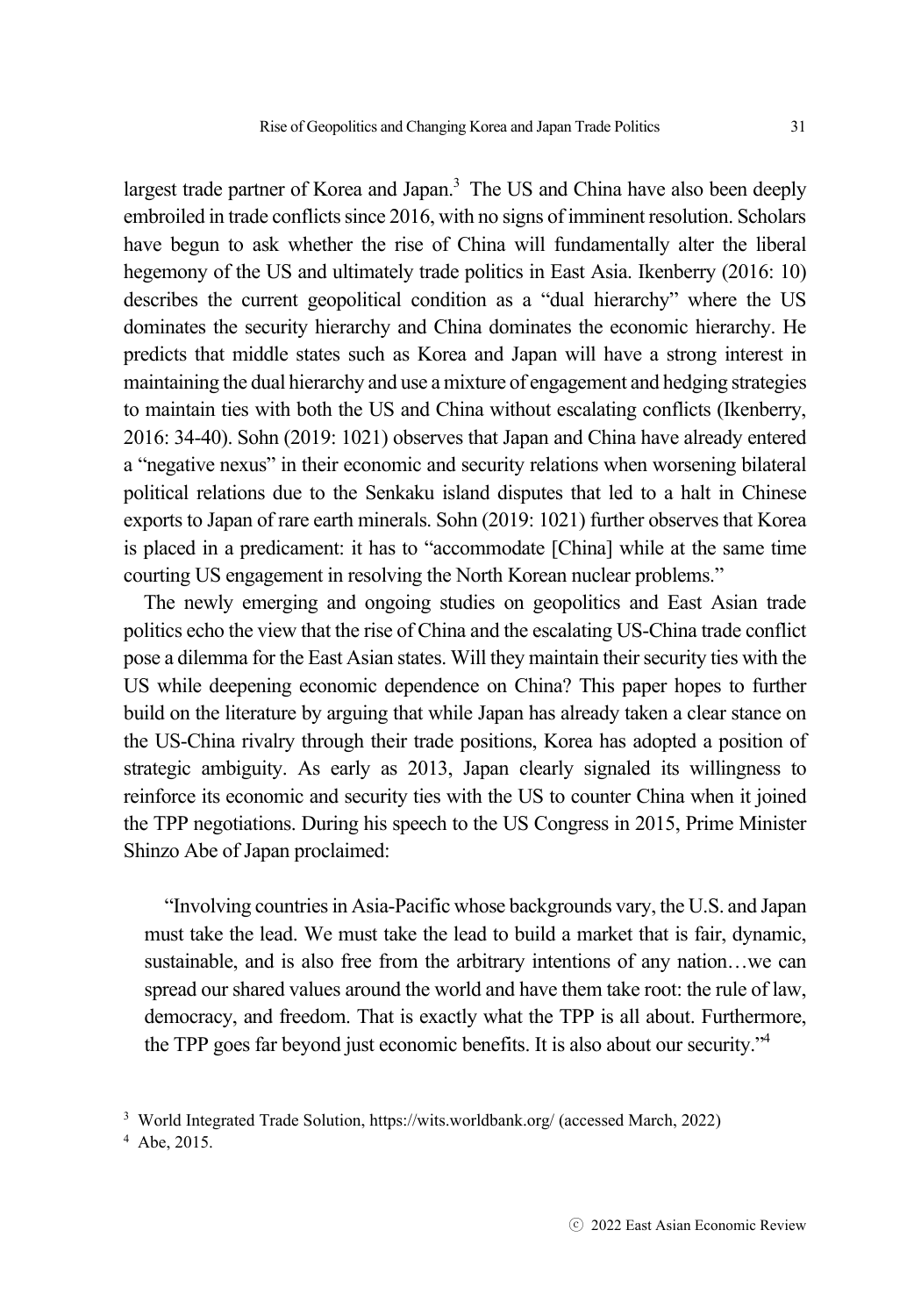In the mindset of the Japanese power elites, the TPP was, in essence, the US-Japan economic and security alliance (Choi, 2018b: 126). Korea signaled its reluctance to counter China when it hesitated to join the TPP negotiations. Although Korea was in a relatively favorable position compared to Japan in terms of FTAs—for example Korea already had FTAs with major trade partners such as the US and the EU— Korea's consideration of China was the main reason for staying out of the TPP negotiations. This issue is discussed more carefully in section IV. Since then, Korea and Japan have demonstrated their diverging strategic priorities concerning China and the US in various trade issues as examined in section IV.

## III. Rise of China and Changing US Trade Position on China

### *1. China*'*s Economic Rise and Changing Trade Relations in East Asia*

China has enjoyed phenomenal economic growth in the past two decades. China's GDP has grown at an average annual rate of over 10 percent in the first decade of the 2000s and an average annual rate of 7.7 percent from 2010 to 2019 (The World Bank, 2022). China's GDP per capita (current price US\$) increased from US\$959.4 in 2000 to US\$10,143.8 in 2019. The total value of trade (current price US\$) also grew exponentially during this time period. Total exports in goods and services (current price US\$) rose form US\$253.1 billion in 2000 to US\$ 2.63 trillion in 2019. Similarly, total imports in goods and services (current price US\$) rose from US\$ 224.3 billion to US\$2.5 trillion in the same time period. In 2019, China had the second largest GDP (current price US\$) in the world after the US at US\$14.3 trillion (The World Bank,  $2022$ ).<sup>5</sup>

China's economic rise has significantly altered trade patterns in East Asia. In both Korea and Japan, China has surpassed the US as the largest trade partner. In Korea, total exports to China (excluding Hong Kong) has increased from US\$18.5 billion in 2000 to US\$136.2 billion in 2019 (Table 1). During this time, total imports from China (excluding Hong Kong) into Korea rose from US\$12.8 billion to US\$107.2 billion. In 2019, China accounted for 25.1 percent of Korea's total exports and 21.3 percent of

<sup>5</sup> All data in the section use 2019 as the end year to avoid including data during the Covid-19 period.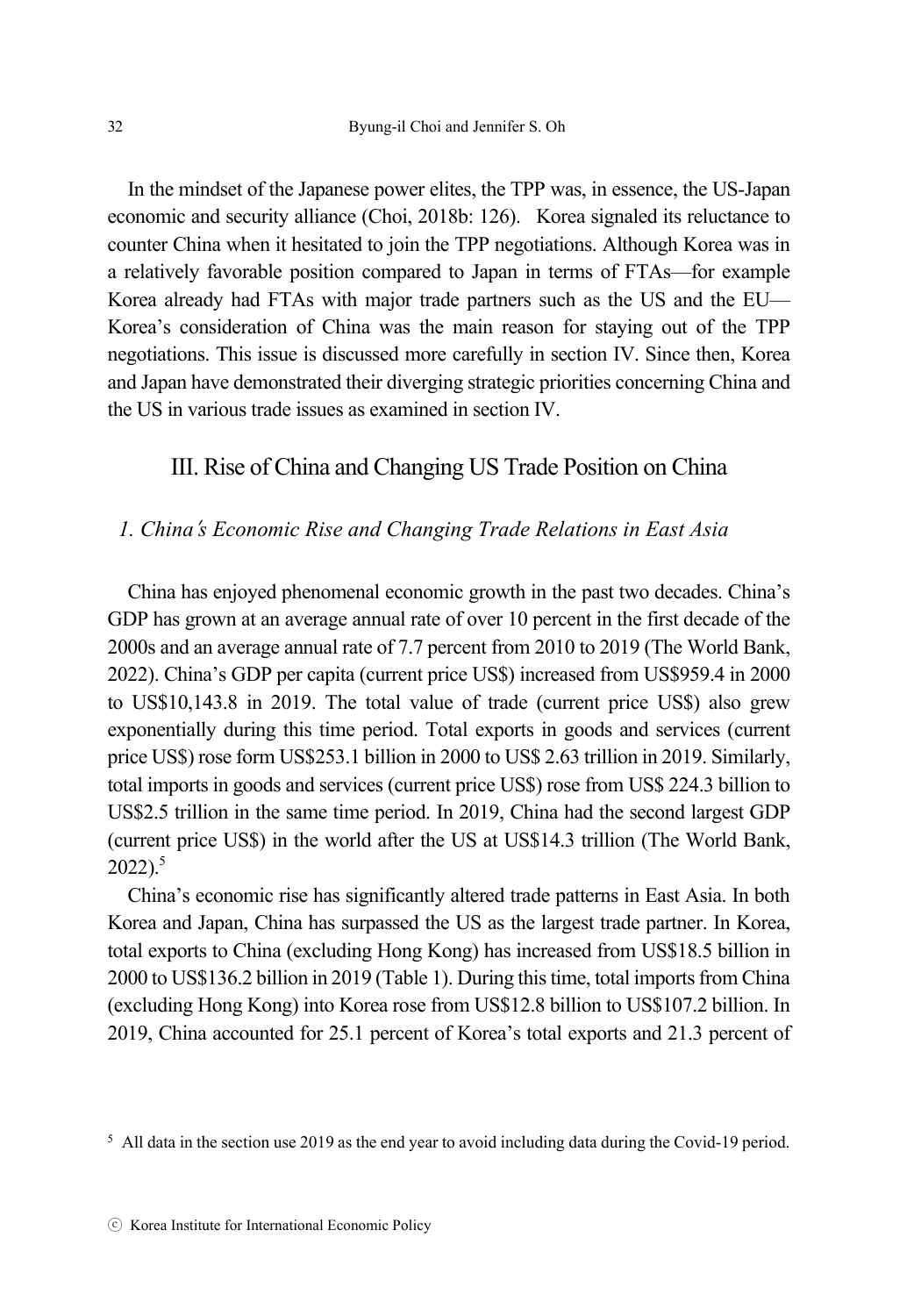total imports. The US lagged far behind, accounting for 13.6 percent of Korea's total exports and 12.34 percent of Korea's total imports.<sup>6</sup>

|       |                      |      |       |       | (unit: US\$billion) |       |
|-------|----------------------|------|-------|-------|---------------------|-------|
|       | Trade Partner: China | 2000 | 2005  | 2010  | 2015                | 2019  |
| Japan | Export               | 30.4 | 80.1  | 149.5 | 109.3               | 134.7 |
|       | Import               | 55.1 | 108.5 | 153.2 | 160.6               | 169.2 |
| Korea | Export               | 18.5 | 61.9  | 116.8 | 137.1               | 136.2 |
|       | Import               | 12.8 | 38.6  | 71.6  | 90.2                | 107.2 |

Table 1. Japan and Korea's Export and Import with China, 2000-2019

Source: World Integrated Trade Solution.

Likewise, Japan's total exports to China rose from US\$30.4 billion in 2000 to US\$134.7 billion in 2019 (Table 1). Total imports from China rose from US\$55.1 billion to US\$169.2 billion in the same time period. China was Japan's largest export and import partner in 2018. In 2019, Japan's exports to China declined slightly, making the US Japan's largest export partner by a small margin. Both China and the US each respectively accounted for about 19.1 and 19.9 percent of Japan's exports. China, however, continued to be Japan's largest import partner, accounting for 23.5 percent of Japan's total imports in 2019. The US followed in far second, accounting for 11.3 percent of Japan's imports in 2019.<sup>7</sup>

In the past two decades, China, Korea and Japan have strengthened their economic interdependence in terms of trade. From China's viewpoint, Japan and Korea are its top trade partners. In 2019, Japan and Korea were respectively China's third and fourth largest export partners. Korea and Japan were also respectively the first and third largest import partners of China.<sup>8</sup> Given their strong economic ties with China, Korea and Japan faced similar predicament when their traditional security ally, the US, engaged in a full front trade confrontation with China in 2017.

8 Ibid.

<sup>&</sup>lt;sup>6</sup> World Integrated Trade Solution, https://wits.worldbank.org/ (accessed March, 2022)  $^7$  Ibid.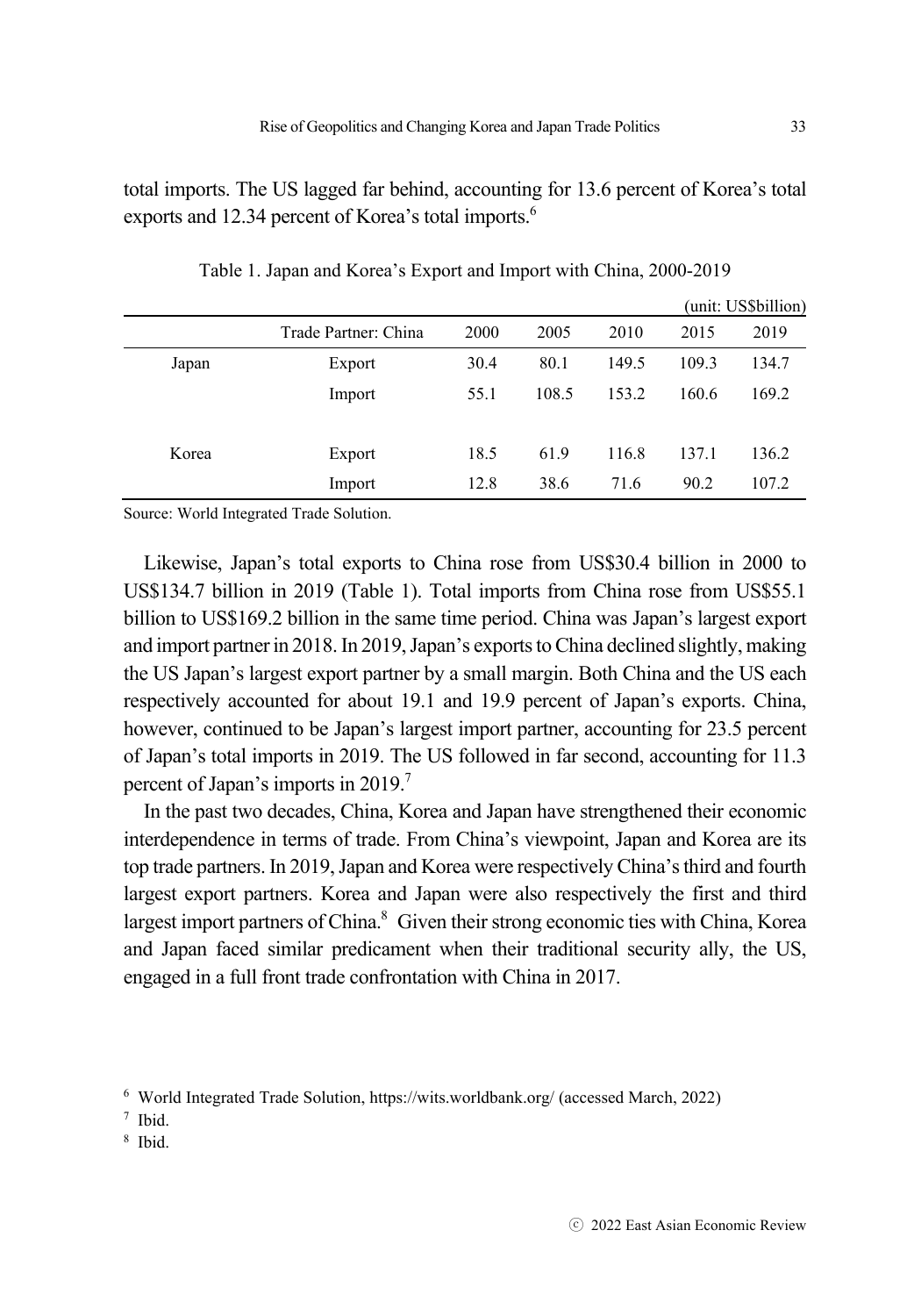#### *2. Donald Trump Administration and the US-China Trade Conflict*

In 2017, US trade relations with China sharply deteriorated under the newly inaugurated President Donald Trump's administration. Previous US administrations had held a relatively positive view of China's rapid economic growth and accession to the WTO. China's blooming economy, market opening, and growing trade were seen as critical factors linking China to the liberal global economy. The expectation was that China would have a greater stake in maintaining international stability and order since it was deeply integrated in the global trade order (Pempel, 2019: 998). In stark contrast, President Trump held a mercantilist view towards China's economic rise. President Trump criticized the trade imbalance between the US and China, pointing to the growing US trade deficit with China. In 2010, US trade deficits with China was about US\$273 billion (nominal). This figure grew to about US\$347 billion in 2016 when President Trump was campaigning for his presidential election and reached a peak at US\$418 billion in 2018 (US Census Bureau, 2022). President Trump politicized the issue of growing US-China trade deficit during his election campaign, promoting his vision of 'America First'. In particular, President Trump blamed China's unfair trade practices for the growing trade imbalance between the US and China. Specifically, the US blamed China for implementing market-distorting industrial policies that gave its state-owned enterprises a competitive edge in the global market. China was also accused of engaging in protectionist practices against foreign products, including US products (Kwan, 2019: 3-4).

Once he came into office, President Trump immediately took actions against China. Kwan notes that President Trump's administration:

"shifted its China policy form engagement to decoupling…decoupling aims to prevent China from threatening US leadership in the world by constraining China's behavior and economic growth through such measures as raising import tariffs on Chinese products, restricting exports of high tech-products to China and strengthening the restrictions on direct investments in the USA by Chinese companies."<sup>9</sup>

In 2017, the US Department of Commerce initiated Section 232 investigation on steel and aluminum imports, setting high tariffs on Chinese aluminum and steel products. In 2018, President Trump's administration administered about "\$60 billion

<sup>9</sup> Kwan, 2019: 6.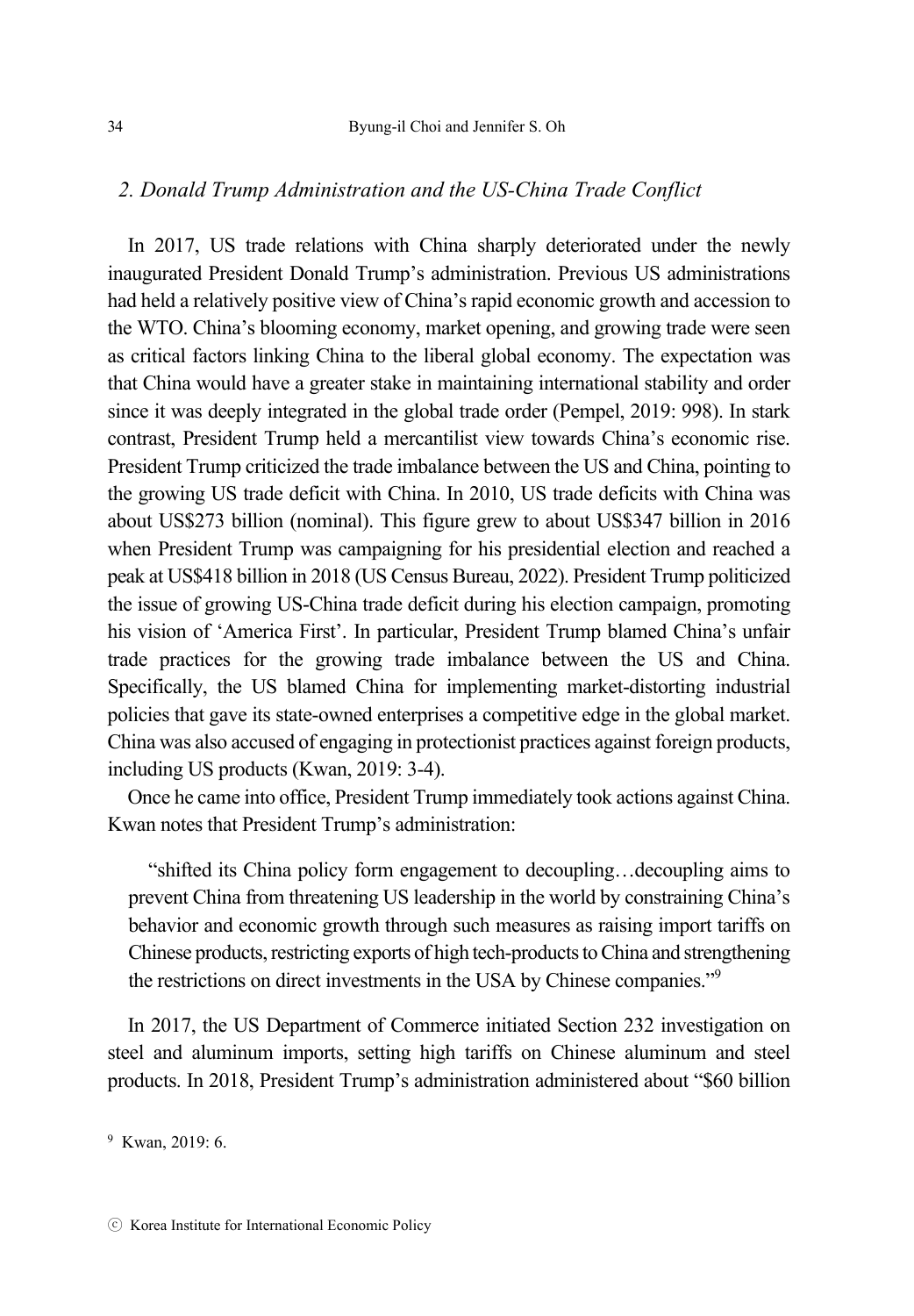worth of tariffs on targeted Chinese imports" and "some additional \$200 billion in additional tariffs on Chinese goods" in 2019 (Pempel, 2019: 1002). These hostile actions were of course retaliated in kind by the Chinese government, which imposed tariffs on US goods such as automobiles and farm goods. Within a short period of time, a 'tit-for-tat' escalation of tariff hike between the US and China exploded into a trade war between the two largest economies in the world.

Worsening US-China trade conflict inevitably has posed a challenge for Korea and Japan. For both countries, the US is a traditional security ally and China is their most important trade partner. Interestingly, Korea and Japan have exhibited diverging strategic priorities; Japan has reinforced its ties with the US to counter China, whereas Korea has avoided taking actions that could antagonize China. Such diverging priorities are observable in Korea and Japan's positions on major trade issues that have involved the US and/or China. The following section examines the diverging strategic priorities of Korea and Japan through five trade cases.

# IV. Diverging Strategic Priorities of Korea and Japan on Trade

# *1. 2017 11th WTO Ministerial Conference*

The 2017 11<sup>th</sup> WTO Ministerial Conference in Buenos Aires served to be the first major instance of Korea and Japan signaling their diverging strategic trade priorities in a multilateral trade forum. From the onset, the US was highly critical of China and other emerging economies such as India. In his opening plenary statement, the US Trade Representative Robert Lighthizer warned that, "We cannot sustain a situation in which new rules can only apply to the few, and that others will be given a pass in the name of self-proclaimed development status" (Office of the US Trade Representative [USTR], 2017b). There was no doubt that China was included in the "others" that "proclaimed development status".

During this conference, Japan formally joined a trilateral agreement with the US and the EU to denounce unfair trade practices and commit to a "global level playing field" (USTR, 2017a). The US, EU and Japan issued a joint statement denouncing "government-financed and supported capacity expansion, unfair competitive conditions caused by large market-distorting subsidies and state-owned enterprises, forced technology transfer, and local content requirements and preferences" (USTR, 2017a).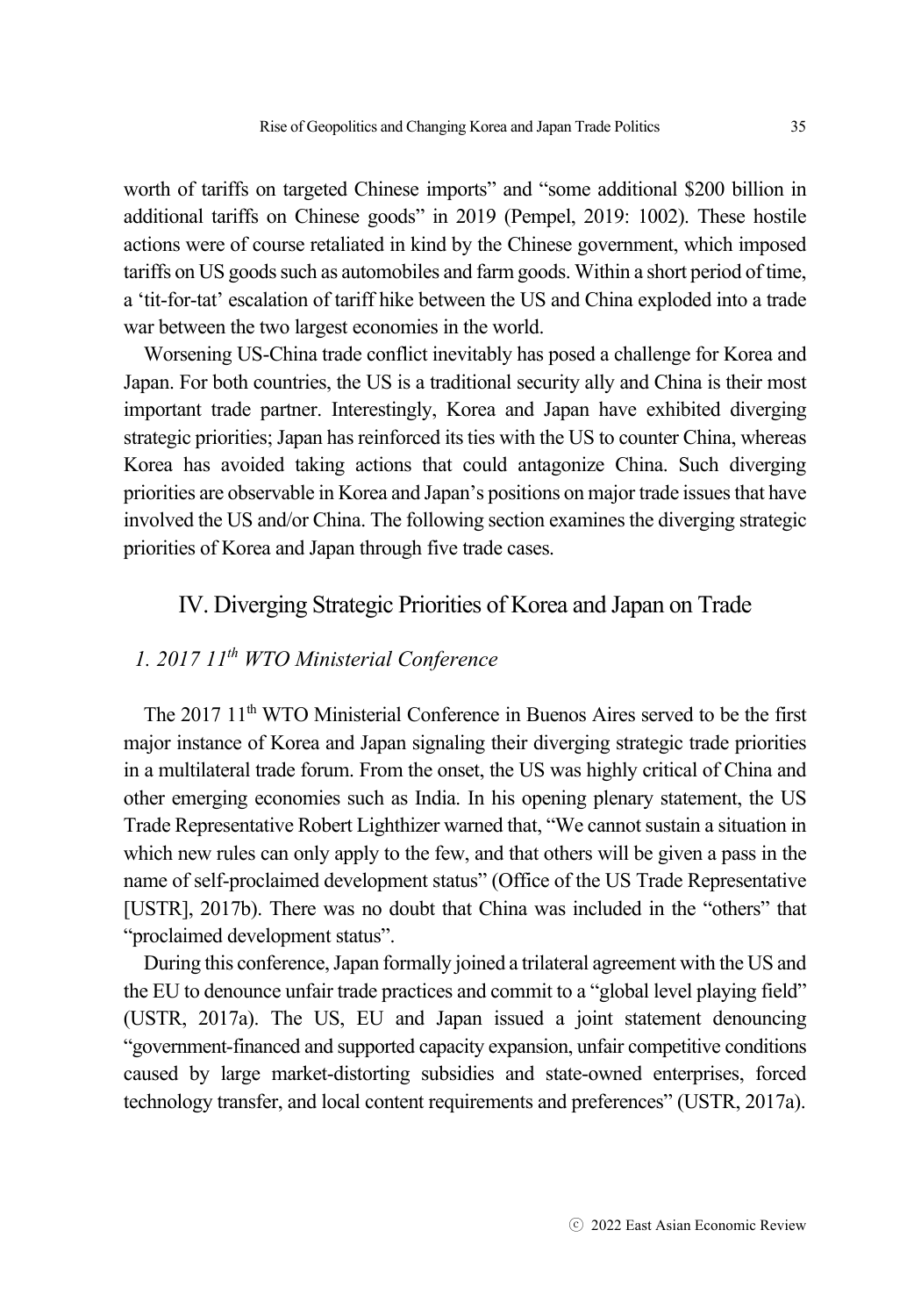Interestingly, Korea was not part of the trilateral agreement although it had reasons to be critical of China. The 2017 WTO Ministerial Conference came at a time when China was imposing trade retaliations on Korea in response to the 2016 Korean government's decision to deploy the Terminal High Altitude Area Defense (THAAD, anti-North Korean missile defense system) system. China's trade retaliations had immediate detrimental effects on selective retail companies (in particular Lotte Group) and on tourist and entertainment industries. For example, Lotte Mart in China faced regulatory interventions that made store operation difficult, eventually resulting in the full withdrawal of Lotte Mart from China in 2018. Chinese tourists-who accounted for 47 percent of all tourists arrivals in Korea in 2016—dropped drastically. Some estimate about \$15.6 billion in lost revenue in the tourism industry and related industries in retail and hospitality due to the reduction in Chinese tourists (Lim et al., 2020: 928). The Korean government, however, was reluctant to take actions that would aggravate China at a time when China was imposing trade retaliations. The absence of Korea in the trilateral agreement is significant because it marked Korea's strategic priorities towards the US and China in subsequent trade issues. Korea would not take trade actions that would be deemed as hostile towards China. Instead, Korea would try to resort to bilateral channels to maintain friendly ties with both trade partners.

### *2. Section 232 on Steel*

In March 2018, President Trump's administration imposed a 25 percent tariff on select steel products in response to the US Department of Commerce's Section 232 investigation on steel imports.<sup>10</sup> These tariffs targeted not only China, but other major steel exporters to the US such as the EU, Korea and Japan. In 2016 and 2017, Korea and Japan were among the top ten exporters of steel to the U.S. and keenly felt the adverse impacts of the tariffs (Choi and Oh, 2021: 107).

Korea and Japan took diverging approaches to the steel tariffs. Korea resorted to a bilateral dialogue with the US, whereas Japan sought to cooperatively work with other major trade partners to engage in a multilateral response to the US. Korea agreed to a voluntary export restraint on steel with the US. Under the arrangement, the US would

<sup>&</sup>lt;sup>10</sup> "Section 232 allows the President to impose import restrictions based on an investigation and affirmative determination by the Department of Commerce that certain imports threaten to impair the national security" (Feber, 2021).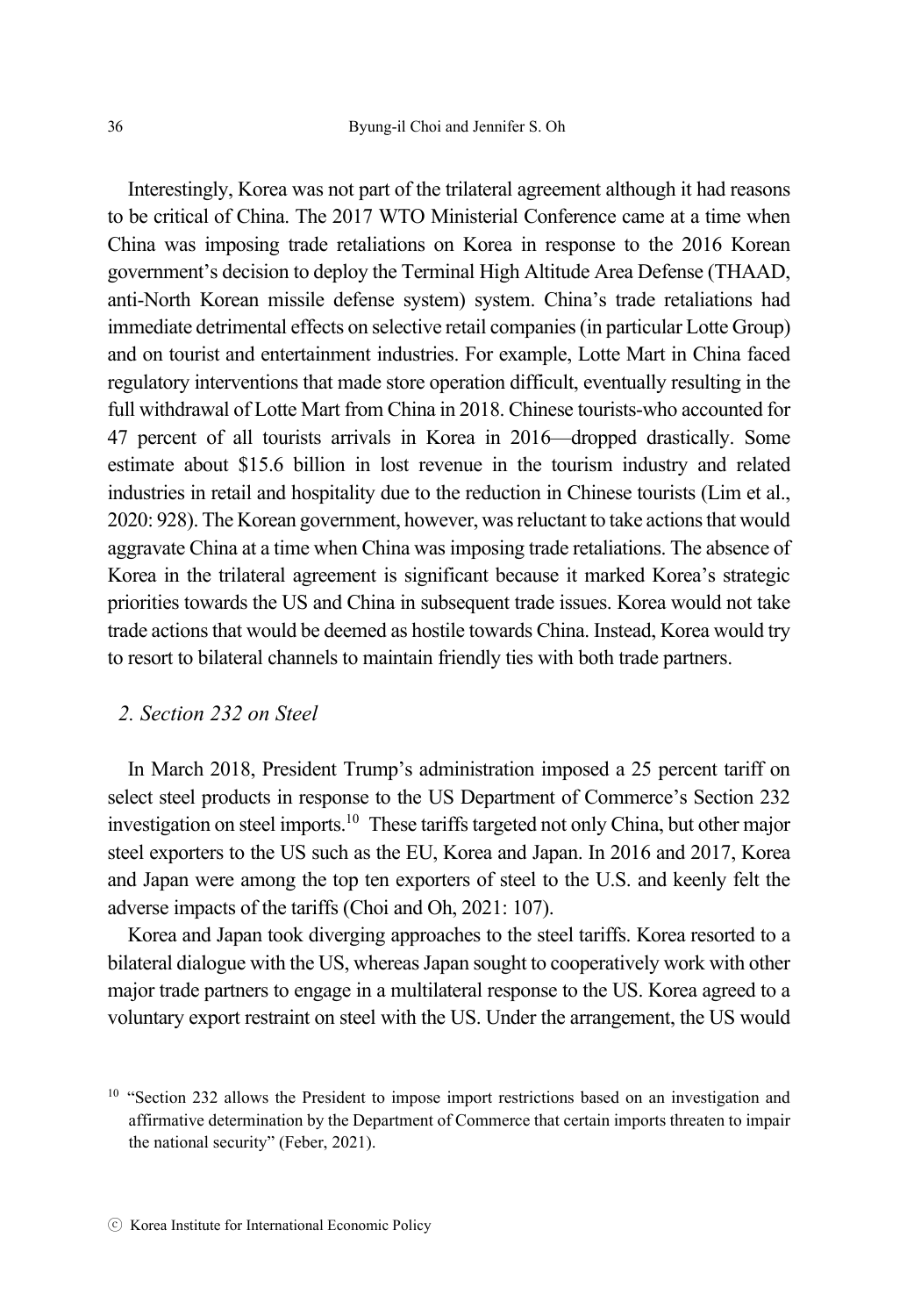waive the 25 percent tariff on Korean steel imports and Korea would export up to the agreed import quota of 2.63 million ton for a year, which accounts for 70 percent of Korea's average export volume over the past three years. Korea was the third-largest exporter of steel to the US along with Canada (16.1 percent) and Brazil (13 percent), accounting for 10.2 percent of total steel imports of the US in 2017 (Korea Trade-Investment Promotion Agency [KOTRA], 2017).

Korea and Japan's diverging responses to the US imposition of Section 232 on steel reflect Korea's increasing tendency to opt for a bilateral route in resolving trade issues as opposed to Japan's preference to opt for the multilateral route. Other major steel exporting countries to the US viewed the US's unilateral imposition of steel tariffs under the Section 232 as undermining and violating the multilateral trading rule. Accordingly, Canada, Mexico, and the EU brought their complaints to the WTO dispute settlement (KOTRA, 2017). Korea could have aligned with the EU, Canada, Japan and other economies to protest the unreasonable and unilateral aspect of Section 232. Yet Korea chose not to do so. This decision is not insignificant since it foreshadowed Korea's increasing unwillingness to cooperate with major trade partners such as Japan and the EU in the multilateral arena on major trade issues. While the strategy worked in the short run for Korea, in the long run, the implication is that Korea is increasingly more isolated. Korea did not cooperate with Japan and the EU during the 2017 WTO Ministerial Conference, and once again with Section 232 on steel, Korea did not cooperate with either of them.

### *3. CPTPP*

The diverging strategic priorities of Korea and Japan are most apparent in their approach to the TPP/CPTPP. The TPP was the US government's trade initiative to newly write the trade rules for the 21st century as a counter to China's growing economic dominance. The TPP would be an economic alliance among twelve likeminded countries<sup>11</sup> that would further cooperate in the Asia-Pacific region to promote the liberal global trade order (The White House-President Barack Obama, n.d.). As such, the TPP served US economic and geopolitical goals. However, in a drastic turn around, President Trump withdrew US from the TPP immediately after coming into

<sup>&</sup>lt;sup>11</sup> The original TPP member states were Australia, Brunei, Canada, Chile, Japan, Malaysia, Mexico, New Zealand, Peru, Singapore, Vietnam, and the United States.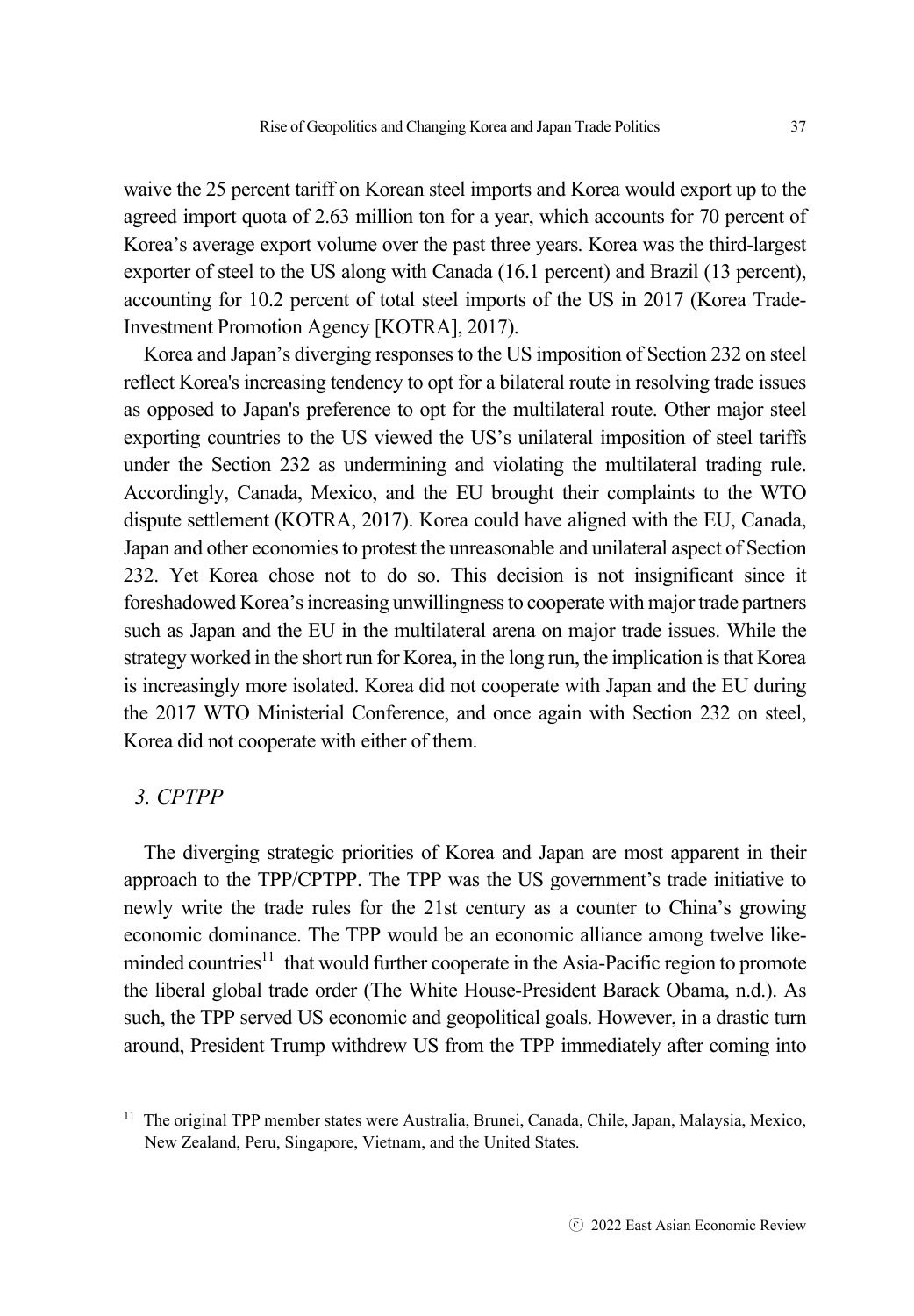office. Despite the withdrawal of the US, the remaining 11 negotiating countries of the TPP agreed to salvage the agreement and signed the CPTPP. Throughout the entire process leading up to the CPTPP, Korea was hesitant to join, whereas Japan joined the TPP negotiations and even played the leadership role after the US withdrawal (Terada, 2019).

In the early years of the TPP negotiations, Korea did not join the TPP, whereas Japan joined the negotiations in 2013. Korea did not see strong gains from the TPP since it already had an FTA with the US and with other major trade partners such as the EU. The Korean government also faced strong opposition to the TPP from the automobile sector, which feared competition from Japanese automobile companies in the domestic market (Choi and Oh, 2021: 48). In addition to these more economic considerations, China's antagonistic stance towards the TPP played an equal if not greater role in the Korean government's decision to stay out of the TPP. China accused the TPP as a conspiracy to block China's rise. The accusation was not farfetched. In fact, President Barack Obama stated that the "TPP allows America – and not countries like China – to write the rules of the road in the 21st century, which is especially important in a region as dynamic as the Asia-Pacific."12 In the mindset of the Korean policy makers, China was a critical link in resolving the security dilemma caused by the nucleararmed North Korea. By not joining the TPP, Seoul wanted to send a signal to Beijing that Korea wanted to have favorable relations with China (Choi and Oh, 2021: 65). Korea was also in the middle of negotiating an FTA with China, which created further incentives not to take actions that would antagonize China. In sum, Korea's reluctance to antagonize China was an important reason behind its decision not to join the TPP negotiations. As is demonstrated in the next case examination on the Korea-China FTA, however, Korea's conciliatory approach to China ultimately did not serve Korea's interest.

In contrast, Japan envisioned the TPP as a critical strategy to reinforce its ties with the US and counter the rise of China. Joining the TPP was a top priority of Prime Minister Shinzo Abe when he formed his government in 2013. Prime Minister Abe (2015) threw his political capital in negotiating the TPP as strategic tool to strengthen US-Japan economic and security alliance to contain the rise of assertive China. Japan's decision to negotiate the TPP was also a game-changer in the FTA race between Korea and Japan. When Korea was pursuing high-level FTA with the US and the EU from

12 Obama, 2016.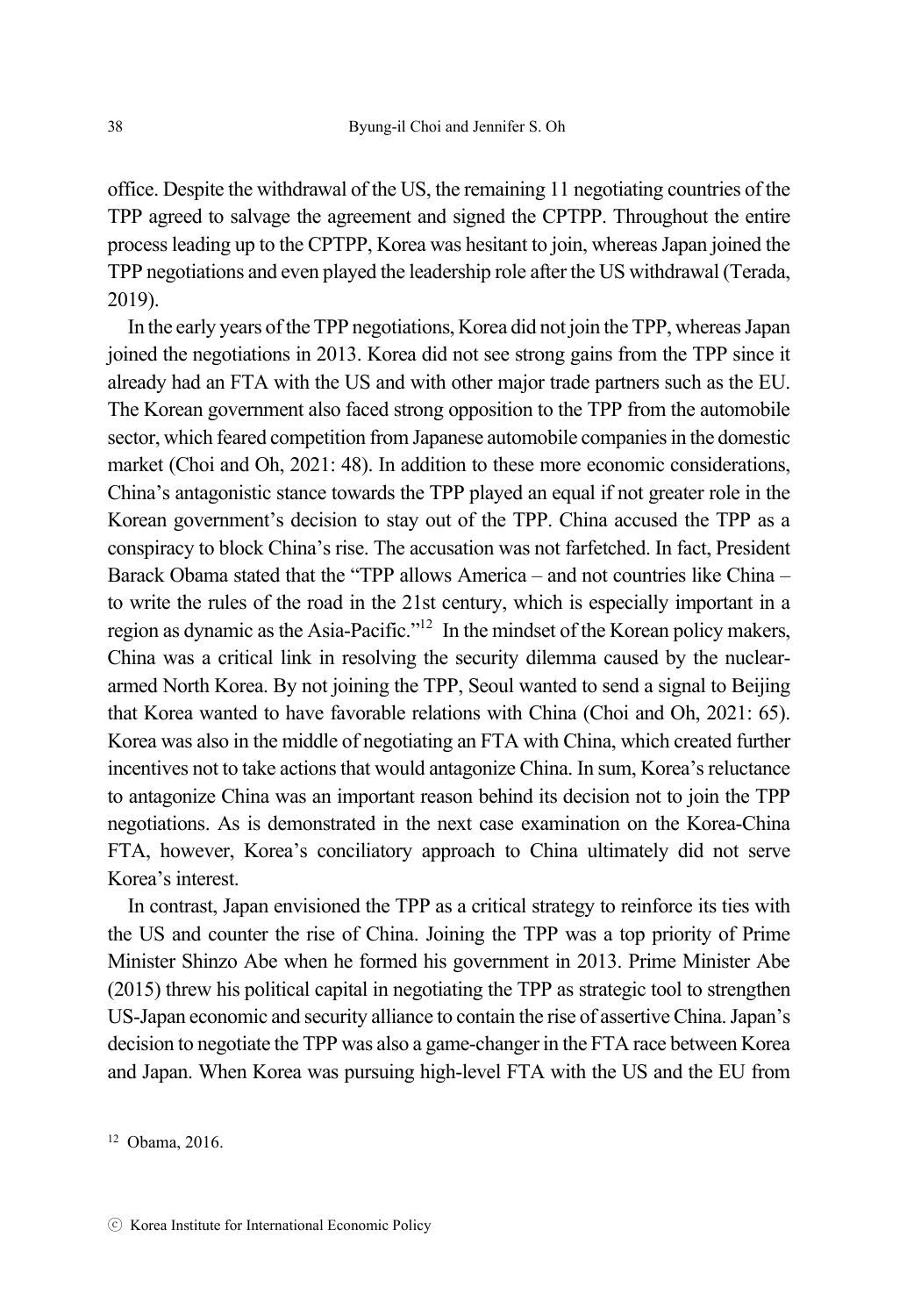the late 1990s to 2012, Japan failed to conclude high-level FTAs. Japanese companies were at a disadvantage vis-à-vis their Korean counterparts in the US and EU markets due to trade diversion. Japan's joining the TPP would help mitigate such trade diversion.

Once the TPP deal was concluded in 2015, the Korean government was under acute criticism. The Korean business sector and the public accused the government of being a mere spectator to the largest trade agreement. During her visit to the US in October 2015, President Park Geun-hye indicated that Korea was a "natural partner" in TPP, considering that Korea had FTAs with all but two of the TPP members (Lee, 2015). She never delivered on this statement as she was impeached in 2017. Under the subsequent President Moon Jae-in's administration, the government had ample opportunity to join the CPTPP. However, the Korean government was divided between the pro-CPTPP and anti-CPTPP group. Economically, the CPTPP posed a threat to Korea's agricultural sector. The CPTPP entails high levels of market openness to agricultural powerhouses such as Chile, Canada, Vietnam, and Australia. The economic cost, however, was not the main reason behind Korea not joining the CPTPP. The Korean government's hesitation to join the CPTPP has been more political in nature. Joining the CPTPP could raise political tensions with China. And the Korean government has consistently adopted a position of strategic ambiguity between the US and China.

In an interesting turn of event, China applied to seek membership in the CPTPP on September 2021 (Baschuk and Lee, 2021). The move is rather surprising, since the CPTPP is not designed for China's state-led economic system. Without a drastic overhaul of its economic system, in particular, in its relationship between the state and the business sector, China's accession will not be possible. Considering China's everheightening control of the private sector, expecting such reforms would be naive and unrealistic (Shelton, 2021). Interestingly, a few weeks after Beijing's bid to join the CPTPP, the Korean government signaled its interest to also join the CPTPP. The Korean Trade Minister Yeo Han-koo stated, "I think Korea is more than ready and prepared to enter into CPTPP than any other country now" (Baschuk and Lee, 2021). On February 2022, the Korean government stated that it would submit an official application to join CPTPP in April (Koo, 2021).

What can one infer from these sequences of the events? First, the Korean government's public intention to consider joining the CPTPP very quickly followed China's bid to join the CPTPP. Although one could argue that the Korean government was concerned about being left out of a trade pact that involved its major trade partners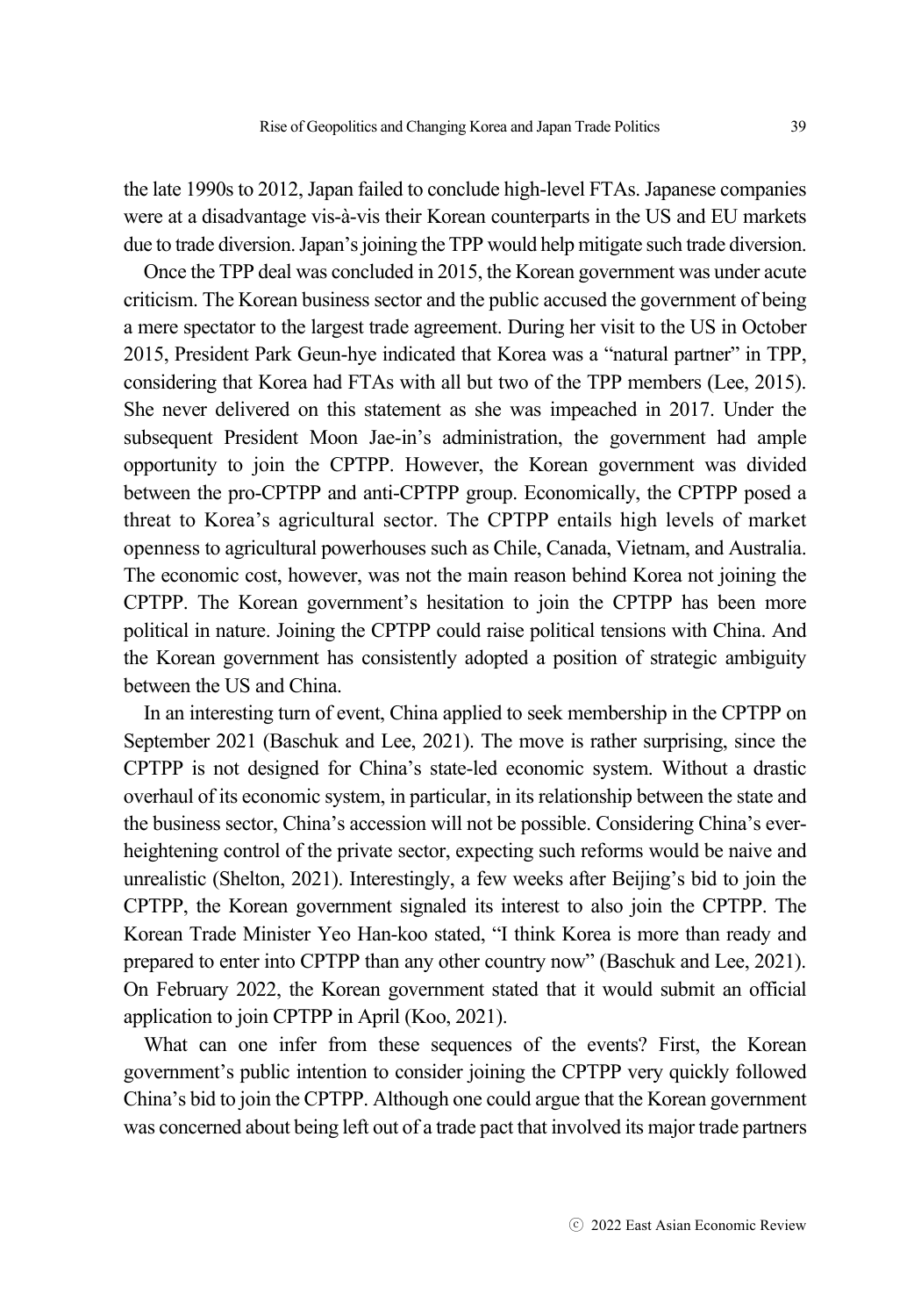and East Asian neighbors, Korea's economic incentives should not have changed much. As discussed earlier, China faces enormous hurdles in getting accepted to the CPTPP. What has changed, however, is China's position on the CPTPP. Moreover, Korea-Japan relation has worsened in recent years compared to the early years of original TPP negotiations. Since 2018, the two countries have seen disputes over the Korean Supreme Court's rulings on victims of forced labors in Japanese companies during the Japanese colonial rule (1910-1945) spill over to trade disputes.<sup>13</sup> Clearly, desire to improve relations with Japan was not a huge factor driving Korea's decision to express willingness to join a trade pact that has been led by Japan. Overall, there are good reasons to believe that China's shift in stance towards the CPTPP has been an important factor shaping the Korean government's trade positions on the CPTPP.

# *4. KORUS FTA Renegotiation and the Korea-China FTA Phase Two Negotiations*

Since 2017, Korea had to renegotiate its FTA with the US and also start its phase two FTA negotiations with China on service and investment sectors. In both negotiations, the outcomes were not favorable for Korea. One major reason behind these unfavorable results is that Korea has lost significant clout to influence its trade partners since Korea failed to develop a more comprehensive trade strategy in the midst of intensifying geopolitical rivalry.

The fate of the KORUS FTA, which had been effective since 2012, was suddenly the subject of heated controversy between Washington and Seoul when Donald Trump became the President of the US. During his campaign for the White House, President Trump assailed major US FTAs, mainly the North American Free Trade Agreement (NAFTA), KORUS and TPP. President Trump threatened to terminate KORUS if trade imbalance, in particular in the auto sector, was not corrected (Ministry of Trade, Industry and Energy, 2018). The assertive and provocative stance of President Trump did not duly reflect the prevailing consensus among experts and the business sector that the KORUS was mutually beneficial to both countries: Korea enjoyed enhanced market access in manufacturing while the US enjoyed an increase in its export in the service sector (KOTRA, 2017).

<sup>13</sup> For details, see Deacon (2021)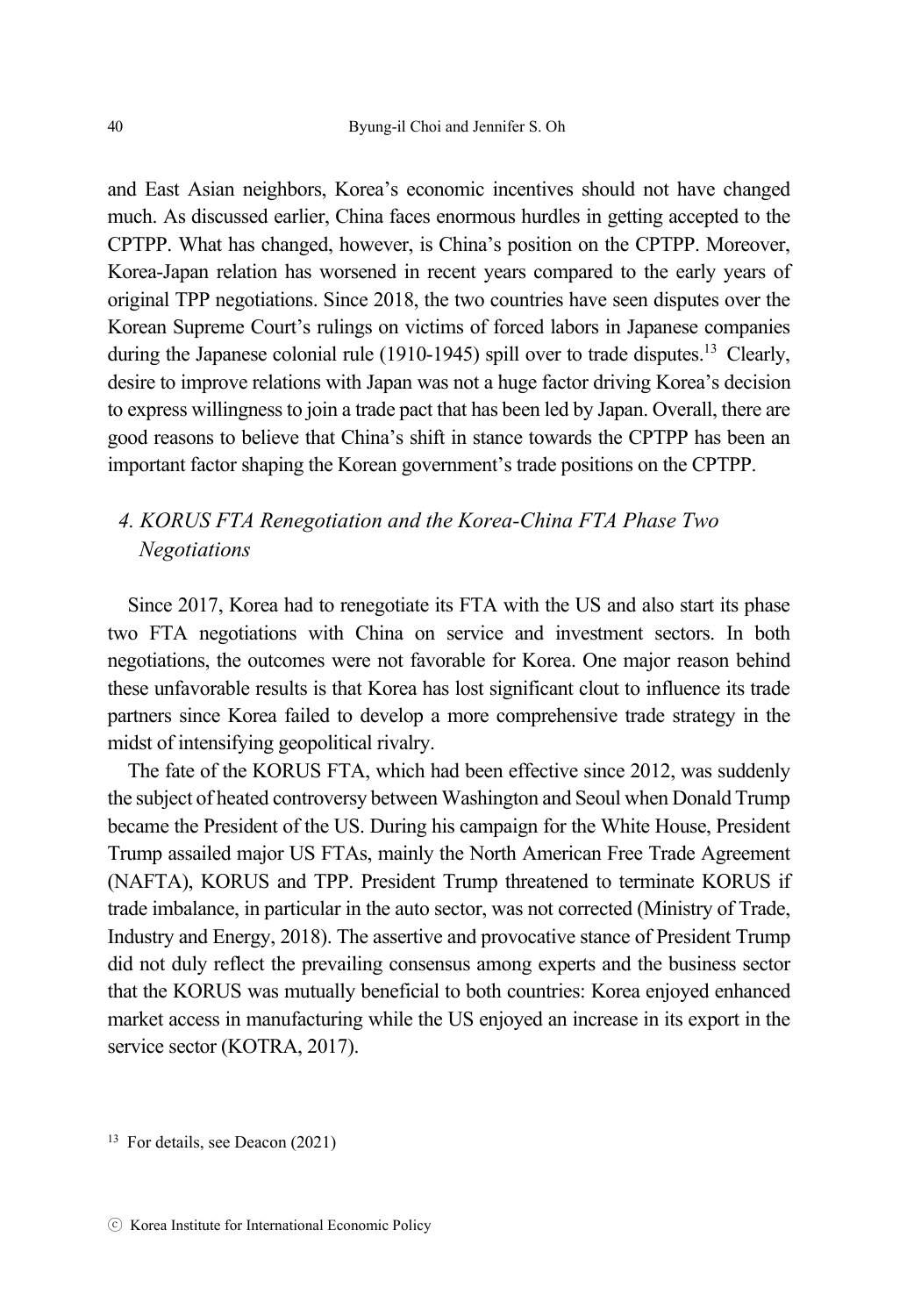While Korea was reluctant to renegotiate the KORUS, the actual negotiation process was rather swift and briefer than expected. An agreement was reached on the amendment and modification of the KORUS FTA in March 2018. The most significant outcome was in the auto sector. The 25 percent tariffs on Korean pick-up trucks, which was scheduled to be terminated in 2021, was delayed to be terminated in 2041. Korea also agreed to exempt vehicle safety standards and relax greenhouse gas regulations for US automakers. The 20 year delay in pick-up truck tariff elimination was detrimental to the Korean auto sector. Pick-up trucks are the most lucrative part of the US auto market, where the US auto makers enjoy virtual dominance under punitively high tariff walls. Under the original KORUS, the Korean auto companies could have exported pick-up trucks to the US without any tariffs from 2021. No other automobile exporting countries to the US have been able to achieve similar outcomes. In TPP, the best Japan could negotiate was 30 years delay for the same tariff elimination. Under the amended KORUS, Korean automobile companies have lost the possibility of entering the US pick-up truck market substantially earlier than their competitors in Japan and EU. The only commercially viable option for Korean automobile companies is to produce pick-up trucks in the US. That would mean a high-paying job creation opportunity in Korea is transferred to the US (Choi, 2018a).

Korea did not fare better in its second phase FTA negotiation with China. When the Korea-China FTA went into effect in December 2015, it was far from complete. The Korea-China FTA was mainly on goods and did not include agreements on service and investment. Nonetheless, the Korean government under President Park Geun-hye hurried to conclude the negotiations. The Korea-China FTA was declared in 2014 at the Asia Pacific Economic Cooperation's Economic Leaders Summit that was hosted by President Xi Jinping of China. By all accounts, the abrupt conclusion of the Korea-China FTA was politically driven. Expecting the negative repercussion, negotiators worked on a clause for the second phase negotiation on service and investment.

Considering the rise in Korean investment in China in the context of China's increasingly protectionist policies (e.g., mandatory technology transfer and discriminatory regulations), the second phase of negotiation on service and investment was imperative for Korea. The second phase negotiation was agreed to resume in two years after the first phase of agreement went into effect. In 2017, however, China was not ready to take a seat at the negotiation table. Korea's decision to deploy the US THADD system in 2016 brought severe political conflict between Seoul and Beijing (Diaz and Zhang,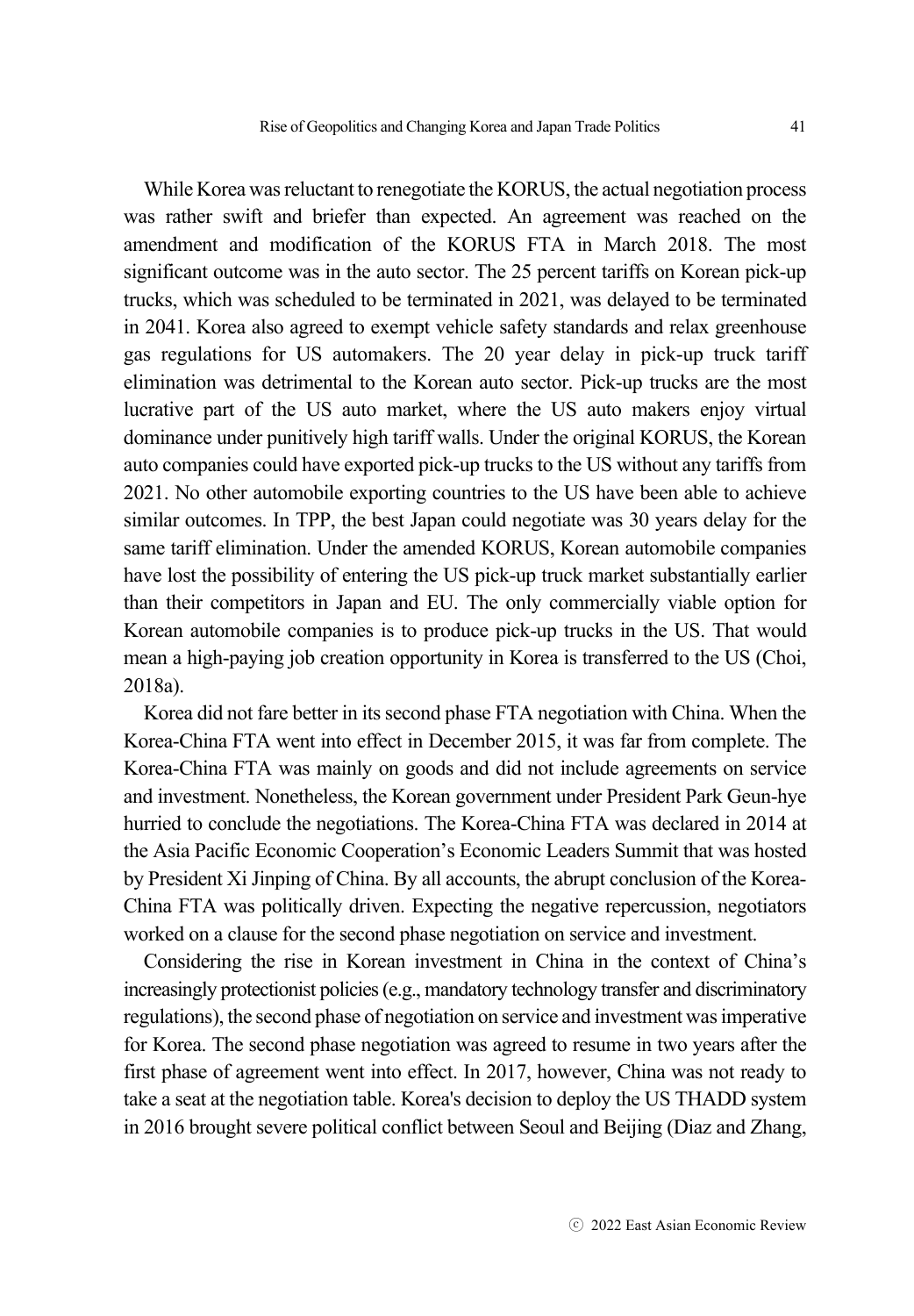2017). Korean culture, tourism, and firms in China became the target of Chinese retaliation. In March 2018, Korea and China had the first round of the second phase negotiation of the FTA on the service and investment sectors. From 2018 to 2020, the two countries had nine official rounds of the second phase negotiations.

The talks have not been moving forward. There is a little prospect for an imminent agreement. The fact that Korea and China had an FTA did not prevent China from imposing a unilateral trade retaliation on Korea due to THAAD. For this reason, the strategic benefit of pursuing the second phase of FTA with China has become dubious for Korea. Furthermore, the intensifying power competition between the US and China is driving Korea into an uncharted territory. During the era of China's 'peaceful rise' that did not challenge the US-led international order, Korea enjoyed its security protection under the US, while enhancing and deepening economic ties with China. In this new geopolitical landscape, it is unlikely that China would accord special favor to Korea in the second phase negotiations. The so-called strategic ambiguity of Korea under President Moon Jae-in's administration—which basically meant that Korea would not take firm stance in choosing a side between the US and China and the government would leave trade issues to the private sector—has failed to secure a deal from China so far. The negotiating goal of Korea is to reduce non-tariff barriers and protect Korean business and assets in China. Korea expects China to lift THAAD retaliations on Korean culture and firms in China. Yet, the likelihood of Korea achieving its goals seems low as Korea has very little leverage over China.

#### *5. 2019 Japan-US Trade Agreement*

During President Trump' administration, Japan also came under tremendous pressure to redress its trade deficit with the US. Japan's share of the US trade deficit was about seven to 10 percent since the late 2000s (Urata, 2020: 3). As discussed earlier, Japan faced tariffs on its steel due to US imposition of Section 232 on steel imports. Under such circumstances, President Trump's administration forced Prime Minister Shinzo Abe to start bilateral trade negotiations in the fall of 2018. The Japan-US Trade Agreement resulted in modest levels of trade liberalization, with both parties achieving at least one key agenda.

For the US, obtaining greater access to the agriculture and automobile markets in Japan were key agendas. On Japan's part, a key agenda was to remove the threat of tariffs on automobile from the US. After six months of negotiations, the Japan-US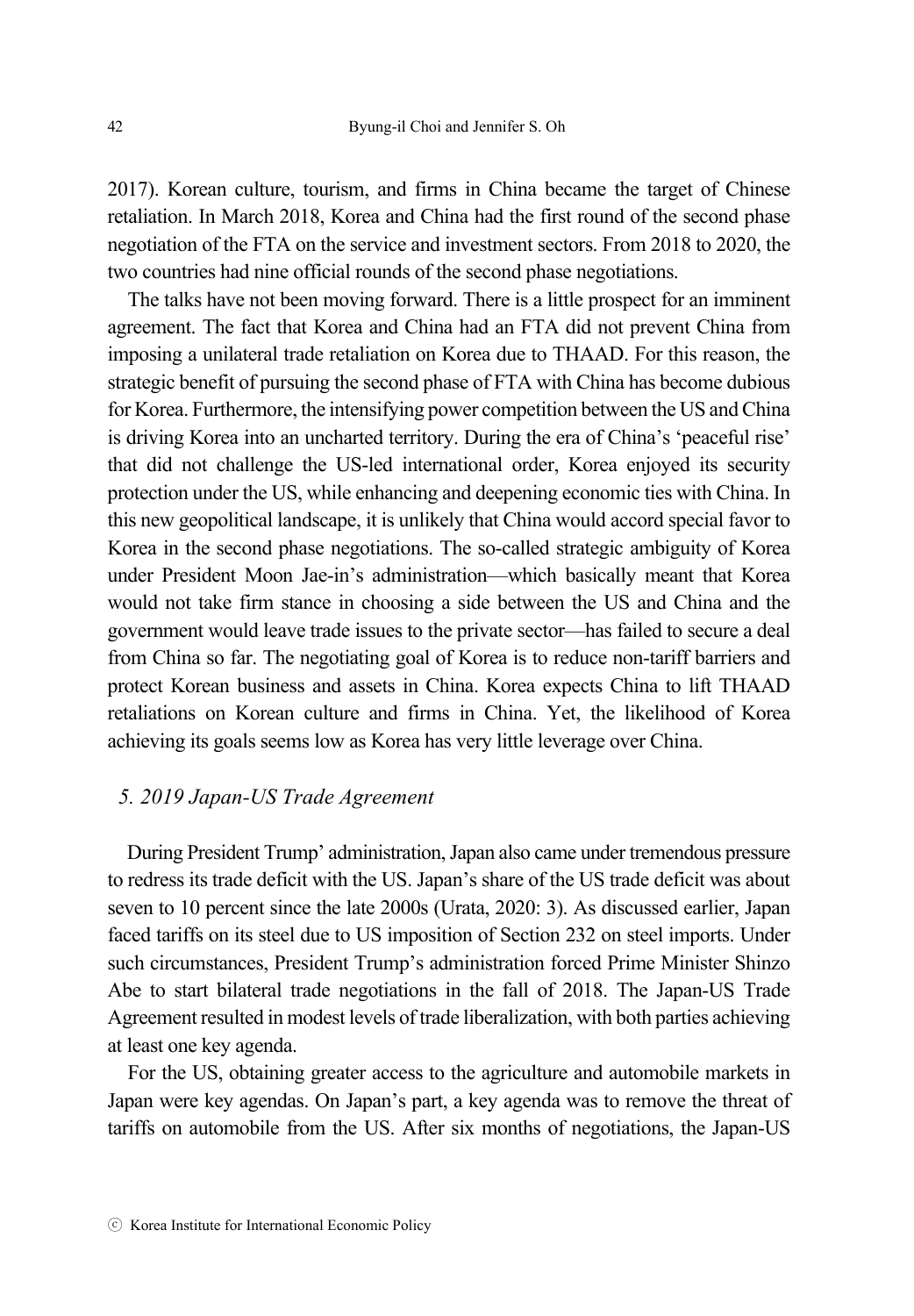Trade Agreement concluded, resulting in modest trade liberalization. The commitments covered 5 percent of bilateral trade—specifically "\$7.2 billion each of US imports and exports" (Williams et al., 2019). The US reduced or eliminated tariffs on mostly industrial goods while Japan agreed to "reduce or eliminate tariffs on roughly 600 agricultural tariff lines and expand preferential tariff-rate quotas for a limited number of U.S. products" (Williams et al., 2019). The agreement, however, did not include commitments on automobiles, which was a controversial trade issue between the two countries. Overall, each country was able to conclude the negotiation by achieving at least one goal: the US gained greater access to the Japanese agricultural market and Japan stalled threats on its automobile exports. While it is too early to conclude that the relatively benign outcome of the Japan-US Trade Agreement was due to Japan's strategic alliance with the US, such alliance is likely to play a greater role in shaping the trade positions of the two countries.

## V. Conclusion

The first two decades of the  $21<sup>st</sup>$  century have witnessed the intensifying effort of creating trade advantages through bilateral and plurilateral FTAs. As leading manufacturing economies, Korea and Japan have developed FTA strategies to enhance market access to foreign economies and strengthen global value chain for their companies and consumers. After two decades, Korea and Japan find a significant part of their economic activities governed through a network of FTAs. It is striking to note that there is no FTA between Korea and Japan. It is not that Korea and Japan have not imagined the possibility of an FTA between them, but that the Korea-Japan FTA negotiations came to halt after some rounds of talks in 2003. Since then, there were few futile attempts to revive the negotiation. The return of geopolitics in East Asia and concurrent intensifying power competition between the US and China have pushed the trade politics of Korea and Japan further apart. Japan has consistently aligned its stance to the US, while Korea has shown strategic ambiguity.

Will such divergent path of Korea and Japan continue in the future? Unlike President Trump's administration that resorted to unilateral mercantile policies to counter China, the current President Joe Biden's administration has indicated that the US will contain China through alliance with like-minded countries that share democratic values (USTR, 2021). President Biden's administration, however, has not strayed far from its predecessor in terms of its trade policies towards China. President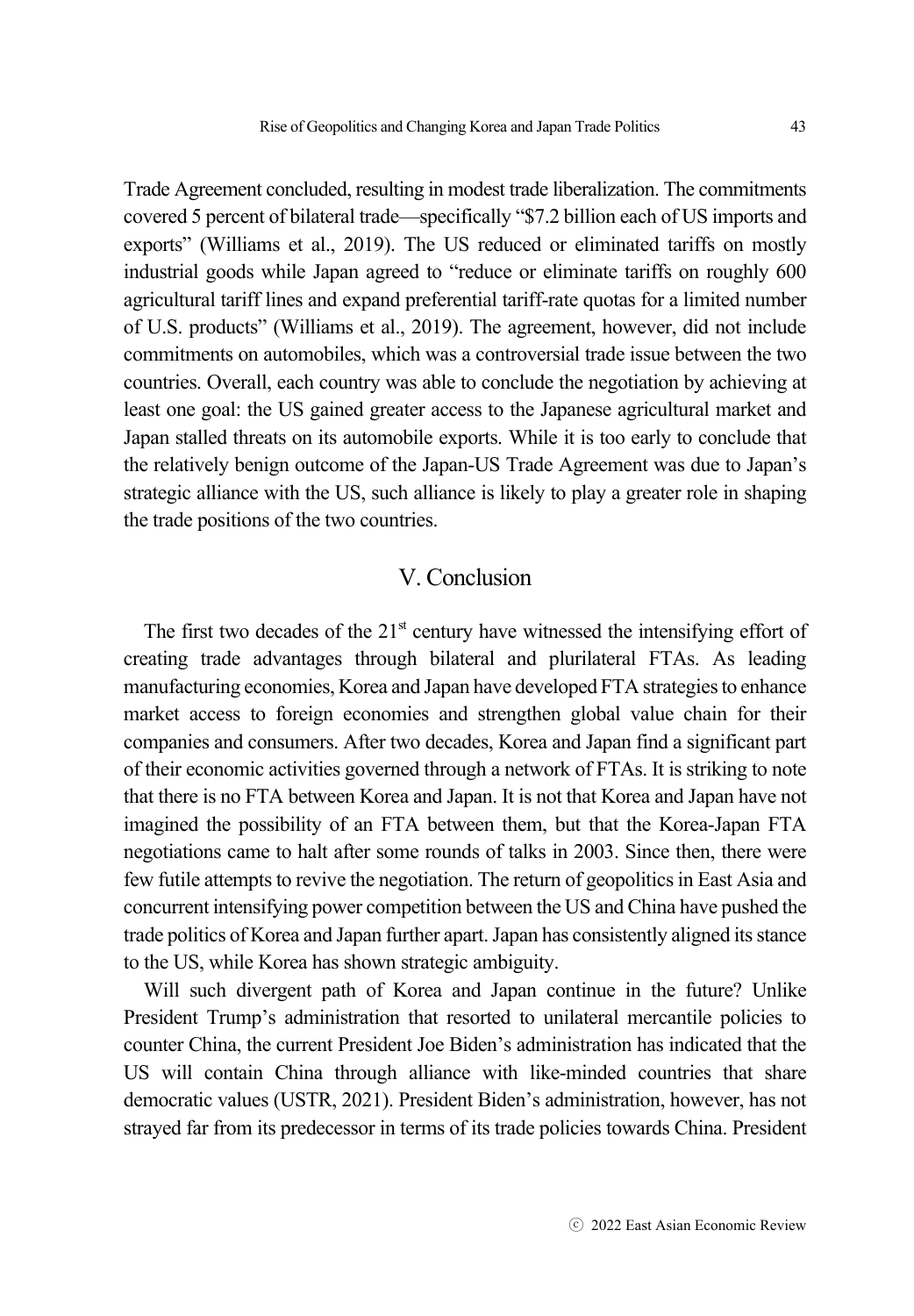Biden's administration has maintained tariffs on about \$350 billion of Chinese goods (Lobosco, 2022). Furthermore, President Biden now faces the challenge of addressing China's failure to deliver on its commitments from the U.S.-China Phase One trade agreement (Leonard, 2022). To the US policy makers, Phase One agreement was just a half-way house, since the essence of the Chinese non-market system of uneven levelplaying field caused by hefty subsidies and discriminatory measures against foreigners remained intact. The US is also keenly aware of the rapid advance of China in some key digital technology with dual use in business and security such as 5G, AI (Artificial Intelligence), and Quantum Computing (Choi, 2020). The Biden administration is putting efforts to reconfigure and rebuild the global supply chain in key strategic sectors, including semiconductor, battery, pharmaceutical product and rare earth elements. Heavy dependence on China in these key sectors would make the US vulnerable in the economic and security dimensions. In the newly constructed supply chain, the US aims to build a Trans-Atlantic and Indo-Pacific alliance. Under this new strategic blue print, the existing global supply chain that had evolved during the era of China's peaceful rise would not be sustainable. The question then is whether the trajectory of Korea's trade positions would converge to that of Japan in the emerging democracy-technology alliance against China led by the US.

Japan has continued its pro-US stance under President Biden's administration. In their joint leader's statement in spring of 2021, Japanese Prime Minister Suga Yoshihide and President Joe Biden affirmed their commitment to strengthening bilateral trade relations and more broadly US-Japan alliance. They also voiced their concerns over "Chinese activities that are inconsistent with the international rulesbased order, including the use of economic and other forms of coercion" (The White House, 2021). Early this year, Japan reached an agreement with the US to scale back tariffs on Japanese steel that had been put in place due to the US imposition of Section 232 on steel. The 25 percent tariffs on steel will be transformed into a "so-called tariffrate quota, an arrangement in which higher levels of imports are met with higher duties" (Swanson, 2022). Under this arrangement, Japan will be able to export 1.25 million metric tons of steel for duty free each year, while any excess amount will be subject to the 25 percent tariff (Swanson, 2022). These are favorable signs for US-Japan trade relation, which is expected to remain strong during the Biden administration.

In Korea, the election of a new president in March 2022 heralds a potential shift in Korean trade politics. During his election campaign, the incoming President Yoon Suk-yeol has clearly indicated his intentions to strengthen Korea-US relations. He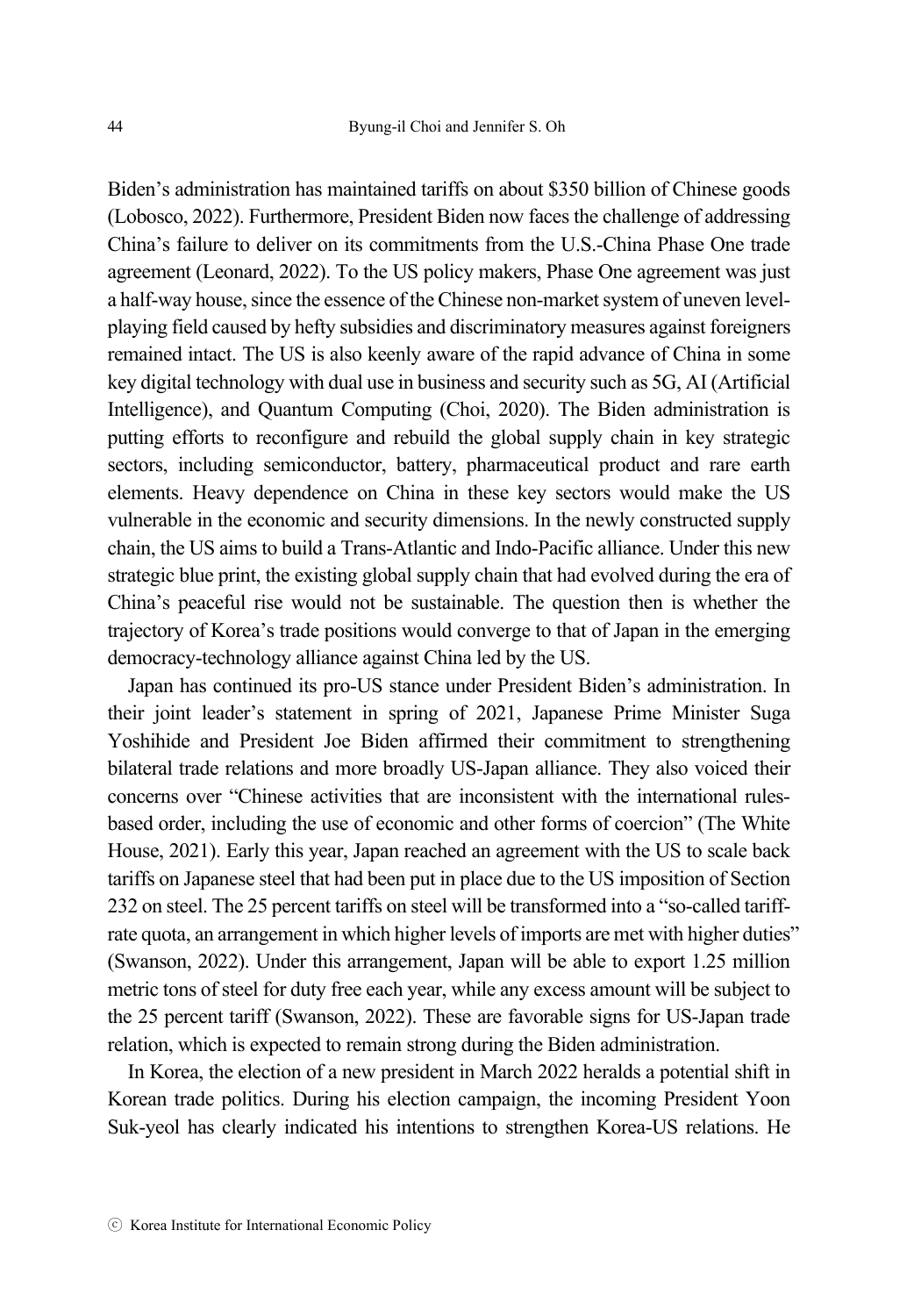proclaimed that "Seoul should seek a comprehensive strategic alliance with Washington", indicating the need to strengthen Korea-US cooperation on semiconductor, battery, cyber-tool, space, nuclear energy, pharmaceuticals and green technologies (Yoon, 2022). Under the new political leadership, Korea's trade position of strategic ambiguity is likely to change. Noting that "Korea has succumbed to Chinese economic retaliation at the expense of its own security interests" in the case of THAAD deployment, incoming President Yoon stated "a new era of Seoul-Beijing cooperation should be based on the principle that differences (between the two) should not get in the way of economic issues." (Yoon, 2022). While it is too early to make conclusive remarks on the trajectory of Korea's trade positions, the trade priorities of the newly elected Korean president signal that Korea and Japan are more likely to find their paths crossing in the coming years.

### **REFERENCES**

- Abe, S. 2015. "Toward an Alliance of Hope Address to a Joint Meeting of the U.S. Congress by Prime Minster Shinzo Abe. Prime Minister of Japan and His Cabinet. April 29. https://japan.kantei.go.jp/97\_abe/statement/201504/uscongress.html (accessed March 18, 2022)
- Baschuk, B. and J. Lee. 2021. "South Korea 'Seriously' Looking to Join CPTPP Following China Bid." The Japan Times. https://www.japantimes.co.jp/news/2021/10/08/asiapacific/politics-diplomacy-asia-pacific/south-korea-join-cptpp-china-bid/ (accessed March 22, 2022).

Choi, B.-I. 2018a. "Saving KORUS from Trump." *Global Asia*, vol. 13, no. 2.

\_\_\_\_\_\_\_\_. 2018b. *Northeast Asia in 2030: Forging Ahead or Drifting Away*. Seoul: Asiatic Research Institute.

\_\_\_\_\_\_\_\_. 2020. "Global Value Chain in East Asia Under "New Normal": Ideology-Technology-Institution Nexus." *East Asian Economic Review*, vol. 24, no. 1, pp. 3-30.

- Choi, B.-I. and J. S. Oh. 2021. *Politics of East Asian Free Trade Agreements: Unveiling the Asymmetry between Korea and Japan.* Oxford and New York: Routledge.
- Davis, C. L. and S. Meunier. 2011. "Business as Usual? Economic Responses to Political Tensions." *American Journal of Political Science,* vol. 55, no. 3, pp. 628-646.
- Deacon, C. 2021. "(Re)producing the 'History Problem': Memory, Identity and the Japan-South Korea Trade Dispute." *The Pacific Review*. https://doi.org/10.1080/09512748. 2021.1897652 (accessed March 17, 2022)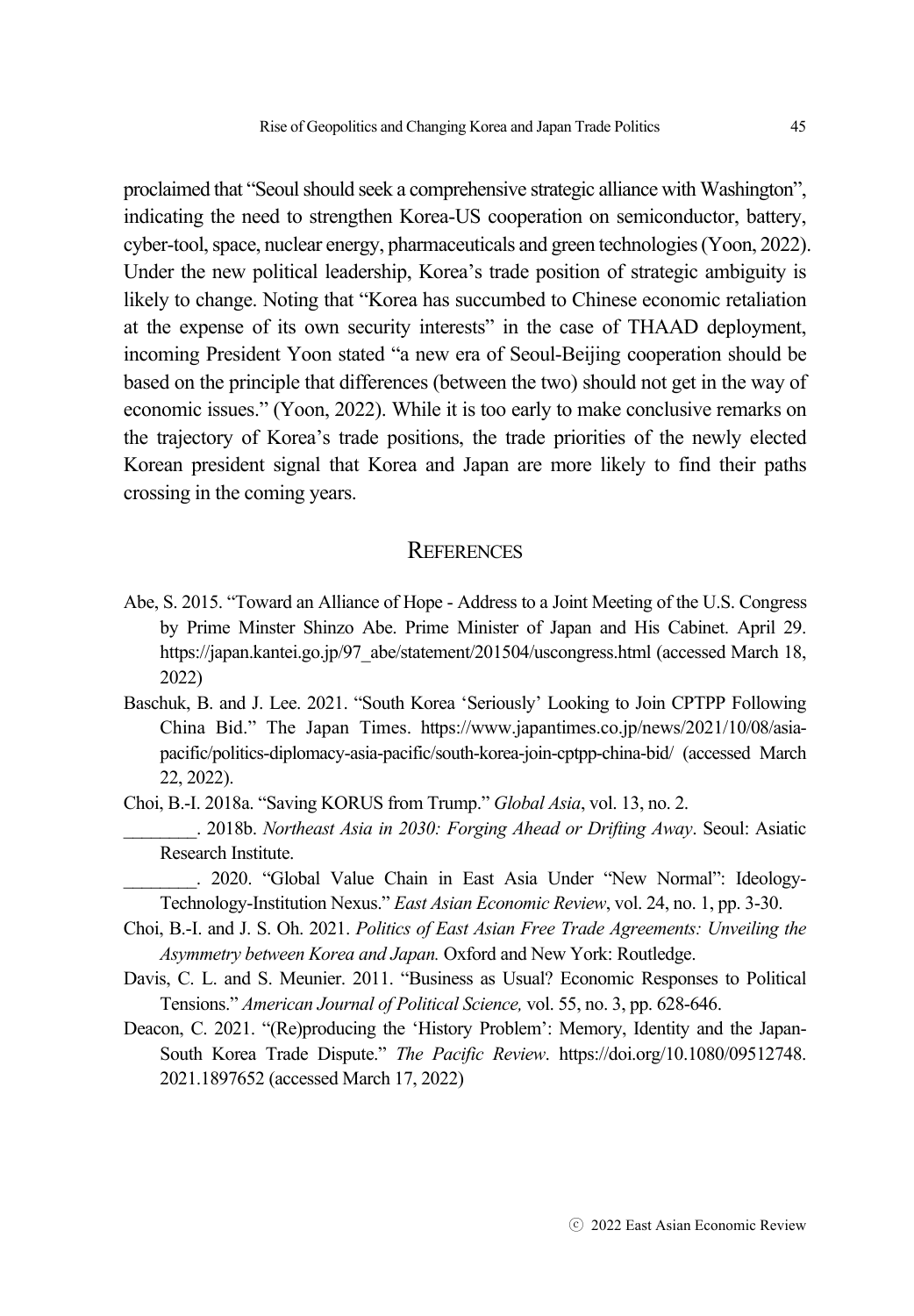- Diaz, A. and S. Zhang. 2017. "Angered by U.S. Anti-missile system, China Takes Economic Revenge." CBS News*,* April 7, 2017. https://www.cbsnews.com/news/china-retaliatessouth-korea-us-thaad-missile-defense-lotte-and-k-pop/ (accessed February 21, 2022)
- Fefer, R. F. 2021. "Section 232 of the Trade Expansion Act 1962." CRS in Focus*,* November 4. Congressional Research Service. https://sgp.fas.org/crs/misc/IF10667.pdf (accessed February 27, 2022)
- Ikenberry, G. J. 2004. "American Hegemony and East Asian Order." *Australian Journal of International Affairs*, vol. 58, no. 3, pp. 353-367.
	- \_\_\_\_\_\_\_\_. 2016. "Between the Eagle and the Dragon: America, China, and Middle State Strategies in East Asia." *Political Science Quarterly*, vol. 131, no. 1, pp. 9-43.
- Korea International Trade Association. 2021. "Korea's FTA Expects to Cover 77 Percent of Its Total Trade." January 5. https://www.kita.net/cmmrcInfo/cmmrcNews/cmercNews/cmerc NewsDetail.do?searchReqType=detail&nIndex=1805782&no=8750&classification=130 001 (accessed March 22, 2022) (in Korean)
- Koo, T.-G. 2021. "South Korea Applies to Join CPTPP after China's Bid." The Dong-A Ilbo, December 14. https://www.donga.com/en/article/all/20211214/3082039/1 (accessed March 18, 2022)
- Korea Trade-Investment Promotion Agency. 2017. "US Perspective: The Past Five Years of KORUS FTA." Global Market Report, no. 17-011. https://dream.kotra.or.kr/kotranews/ cms/indReport/actionIndReportDetail.do?SITE\_NO=3&MENU\_ID=280&CONTENTS NO=1&pHotClipTyName=DEEP&pRptNo=7334 (accessed March 22, 2022) (in Korean)
- Kwan, C. H. 2019. "The China-US Trade War: Deep-Rooted Causes, Shifting Focus and Uncertain Prospects." *Asian Economic Policy Review,* vol. 15, no. 1, pp. 1-18.
- Lee, J. J. 2015. "The Truth about South Korea's TPP Shift: A Look at the Reasons Behind Seoul's Recent Rethinking." The Diplomat, October 23. https://thediplomat.com/2015/ 10/the-truth-about-south-koreas-tpp-shift/ (accessed March 18, 2022)
- Leonard, J. 2022. "One Year into His Term, Biden Finds Himself Boxed in on China." Bloomberg Businessweek, January 19. https://www.bloomberg.com/news/articles/2022-01- 19/china-fell-short-on-trade-deal-what-that-means-for-biden-dems-in-midterms (accessed March 18, 2022)
- Lim, D. J., Ferguson, V. A. and R. Bishop. 2020. "Chinese Outbound Tourism as an Instrument of Economic Statecraft." *Journal of Contemporary China,* vol. 29, pp. 916-933.
- Lobosco, K. 2022. "Why Biden is Keeping Trump's China Tariffs in Place." CNN Politics, January 26. https://edition.cnn.com/2022/01/26/politics/china-tariffs-biden-policy/index. html (accessed March 18, 2022)
- Ministry of Foreign Affairs of Japan. 2022. Free Trade Agreement (FTA)/ Economic Partnership Agreement (EPA) and Related Initiatives. https://www.mofa.go.jp/policy/ economy/fta/index.html (accessed February 21, 2022)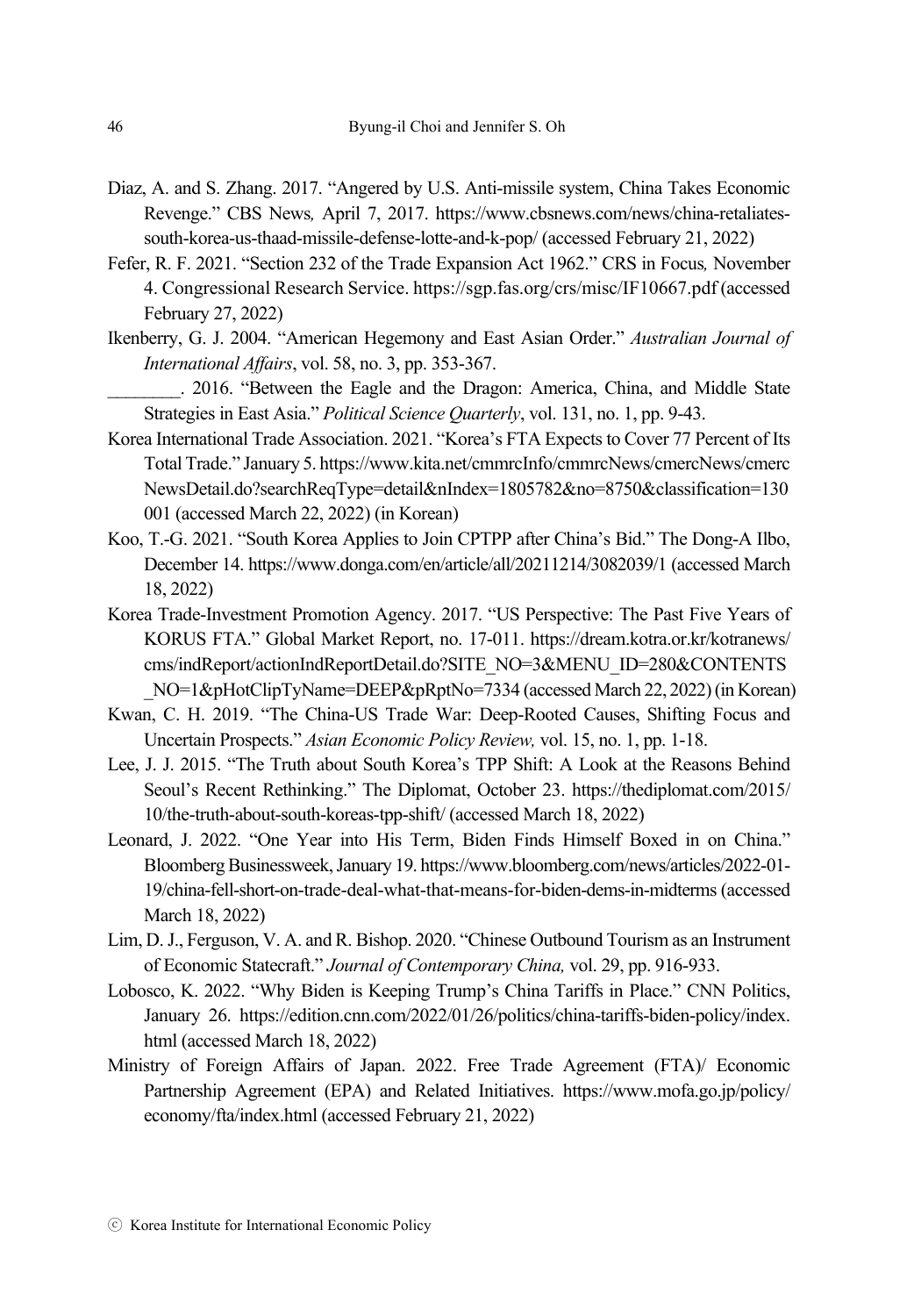- Ministry of Trade, Industry and Energy. 2018. "KORUS FTA Outcomes and Explanations [Files]." http://www.motie.go.kr/motie/ne/presse/press2/bbs/bbsView.do?bbs\_cd\_n=81& bbs seq  $n=160802$  (accessed March 22, 2022) (in Korean)
- Obama, B. 2016. "Statement by the President on the Signing of the Trans-Pacific Partnership." The White House-President Barack Obama, February 3. https://obamawhitehouse. archives.gov/the-press-office/2016/02/03/statementpresident-signing-trans-pacific-partnership (accessed March 18, 2022)
- Office of the US Trade Representative. 2017a. "Joint Statement by the United States, European Union and Japan at MC11." December 12. https://ustr.gov/about-us/policy-offices/pressoffice/press-releases/2017/december/joint-statement-united-states (accessed February 27, 2022)
	- \_\_\_\_\_\_\_\_. 2017b. "Opening Plenary Statement of USTR Robert Lighthizer at the WTO Ministerial Conference." December 11. https://ustr.gov/about-us/policy-offices/pressoffice/press-releases/2017/december/opening-plenary-statement-ustr (accessed February 27, 2022)
	- \_\_\_\_\_\_\_\_. 2021. "Fact Sheet: The Biden-Harris Administration's New Approach to the U.S.- China Trade Relationship." October 4. https://ustr.gov/index.php/about-us/policyoffices/press-office/press-releases/2021/october/fact-sheet-biden-harris-administrationsnew-approach-us-china-trade-relationship (accessed March 18, 2021)
- Pempel, T. J. 2019. "Right Target; Wrong Tactics: the Trump Administration Upends East Asian Order." *The Pacific Review*, vol. 32, no. 6, pp. 996-1018.
- Ravenhill, J. 2017. "Regional Trade Agreements." In Ravenhill, J. (ed.) *Global Political Economy.* Oxford: Oxford University Press.
- Shelton, J. 2021. "Look Skeptically at China's CPTPP Application." Center for Strategic and International Studies. November 18. https://www.csis.org/analysis/look-skepticallychinas-cptpp-application (accessed March 22, 2022)
- Sohn, Y. 2019. "South Korea under the United States–China Rivalry: Dynamics of the Economic-Security Nexus in Trade Policymaking." *The Pacific Review*, vol. 32, no. 6, pp. 1019-1040.
- Swanson, A. 2022. "The U.S. and Japan Strike a Deal to Roll Back Trump-Era Steel Tariffs." The New York Times, February 7. https://www.nytimes.com/2022/02/07/business/ economy/us-japan-steel-tariffs.html (accessed March 18, 2022)
- Terada, T. 2019. "Japan and TPP/TPP-11: Opening Black Box of Domestic Political Alignment for Proactive Economic Diplomacy in Face of Trump Shock." *The Pacific Review*, vol. 32, no. 6, pp. 1041-1069.
- The White House. 2021. "U.S.-Japan Joint Leaders' Statement: U.S.-Japan Global Partnership for a New Era." April 16. https://www.whitehouse.gov/briefing-room/statementsreleases/2021/04/16/u-s-japan-joint-leaders-statement-u-s-japan-global-partnership-for-anew-era/ (accessed March 18, 2022)